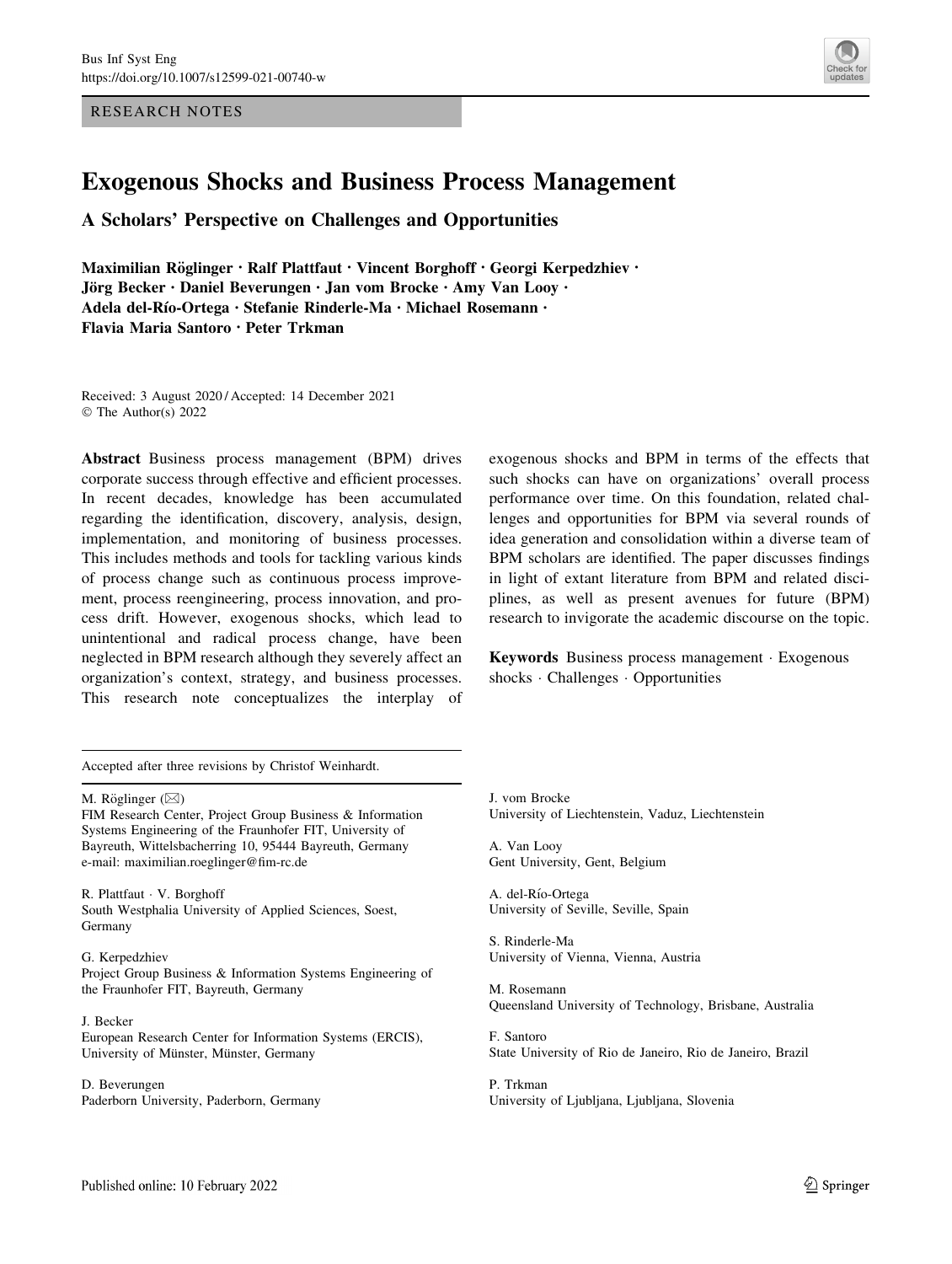#### <span id="page-1-0"></span>1 Introduction

The COVID-19 pandemic has changed our daily lives since early 2020. Apart from its medical implications and humanitarian costs, the pandemic has had a profound effect on the global economy (Chakraborty and Maity [2020](#page-15-0)). Organizations have experienced disruptive changes, not only regarding their internal operations but also their interactions with their environment. The pandemic has led to a dramatic increase in employees working from home, hibernating organizations, the collapse of supply chains entailing the shutdown of production facilities and stores, digital rather than paper sign-off procedures, and fasttracked innovation and product go-lives (Guan et al. [2020](#page-15-0); Gruszczynski [2020](#page-15-0); Seetharaman [2020](#page-17-0)). This induced dramatic changes in managerial and operational processes.

From an organizational perspective, the pandemic constitutes an exogenous shock – an unanticipated, low-likelihood event stemming from the external environment and entailing disruptive changes with potentially existence-threatening consequences (Taleb [2010](#page-17-0)). Despite its severity, the COVID-19 pandemic is not the only exogenous shock that organizations have had to tackle in recent years; for example, they also faced the 2008 global financial crisis (Roy and Kemme [2020\)](#page-16-0), Brexit (Todd [2017](#page-17-0)), the US– China trade war (Thomas et al. [2020](#page-17-0)), and the Fukushima nuclear disaster (Wakiyama et al. [2014\)](#page-17-0). While not all exogenous shocks have been, or will be, as severe as the COVID-19 pandemic, organizations will probably experience such events more frequently since the economy is becoming increasingly volatile, uncertain, complex, ambiguous, and hyperconnected (World Economic Forum [2016;](#page-18-0) Beverungen et al. [2020](#page-14-0)).

While the market-level effects of exogenous shocks have already been studied (Kilian [2008](#page-16-0); Fridgen et al. [2015;](#page-15-0) Chakrabarti [2015](#page-15-0); Li et al. [2016\)](#page-16-0), we focus on their effects on individual organizations – specifically on business processes and business process management (BPM). As a corporate capability (Rosemann and vom Brocke [2015\)](#page-16-0), BPM drives intentional process change, particularly continuous process improvement and business process reengineering (Hammer et al. [2015\)](#page-15-0). It also aims to enhance organizations' ability to cope with unintentional process change, both by preventing it through process compliance and by harnessing positive effects in terms of positive deviance (König et al. [2018\)](#page-16-0). Unintentional process change encompasses process drift (Pentland et al. [2020;](#page-16-0) Beverungen [2014\)](#page-14-0) and disruption (e.g., exogenous shocks) (Mendling et al. [2020](#page-16-0)). Since the latter affects organizations more severely than other kinds of process change, it is highly relevant to BPM researchers. Despite the presence of important works connected with crisis prevention and management, including organizational resilience and high-reliability organizations (Antunes and Mourão [2011;](#page-14-0) Salovaara et al. [2019](#page-17-0)), the intersection of exogenous shocks and BPM is neither well understood, nor do methods and tools for addressing associated challenges and opportunities exist. Against this backdrop, this research explores the following research question: What challenges and opportunities exist for BPM due to exogenous shocks?

To answer this research question, a diverse group of BPM scholars, each with close connections to industry and BPM practice, joined forces and co-authored this research note. After developing a common conceptualization of the interplay between BPM and exogenous shocks, we identified 24 challenges and opportunities for BPM structured according to the well-known six core elements of BPM (de Bruin and Rosemann [2007](#page-14-0)) through multiple rounds of idea generation and consolidation. We discuss these challenges and opportunities considering literature from BPM and disciplines related to crisis management. Our results aim to foster the understanding of the interplay between exogenous shocks and BPM and to guide future BPM research.

The remainder of this paper is organized as follows: In Sect. 2, we provide relevant background regarding exogenous shocks and BPM. After outlining our research approach in Sect. [3](#page-4-0), we conceptualize the interplay of exogenous shocks and BPM in terms of their effects on overall process performance in Sect. [4](#page-5-0). Thereafter, we present the identified challenges and opportunities in Sect. [5](#page-7-0). We discuss these findings considering extant literature in Sect. [6](#page-11-0) and call on the BPM community to address relevant research gaps. We conclude in Sect. [7](#page-13-0) with a summary of our work.

### 2 Background

#### 2.1 Exogenous Shocks

Disciplines such as disaster risk science, supply chain management, finance, and economics have already discussed exogenous shocks as well as various related terms. Shi [\(2019](#page-17-0)), for example, introduces a framework for studying hazards, disasters, and risks that incorporates a temporal and a process perspective, providing a comprehensive classification of natural or human-induced hazards (i.e., processes or phenomena that may have negative impacts on the economy, society, and ecology) based on their causes and intensity. Disasters, which are direct or indirect consequences of hazards, can lead to crises. Doern et al. ([2019\)](#page-15-0) characterize crises as extreme, unexpected, and unpredictable events that create challenges for organizations and require urgent responses. Such crises can be differentiated according to their origins, triggers, scale, and impacts. Based on an extensive overview of the crisis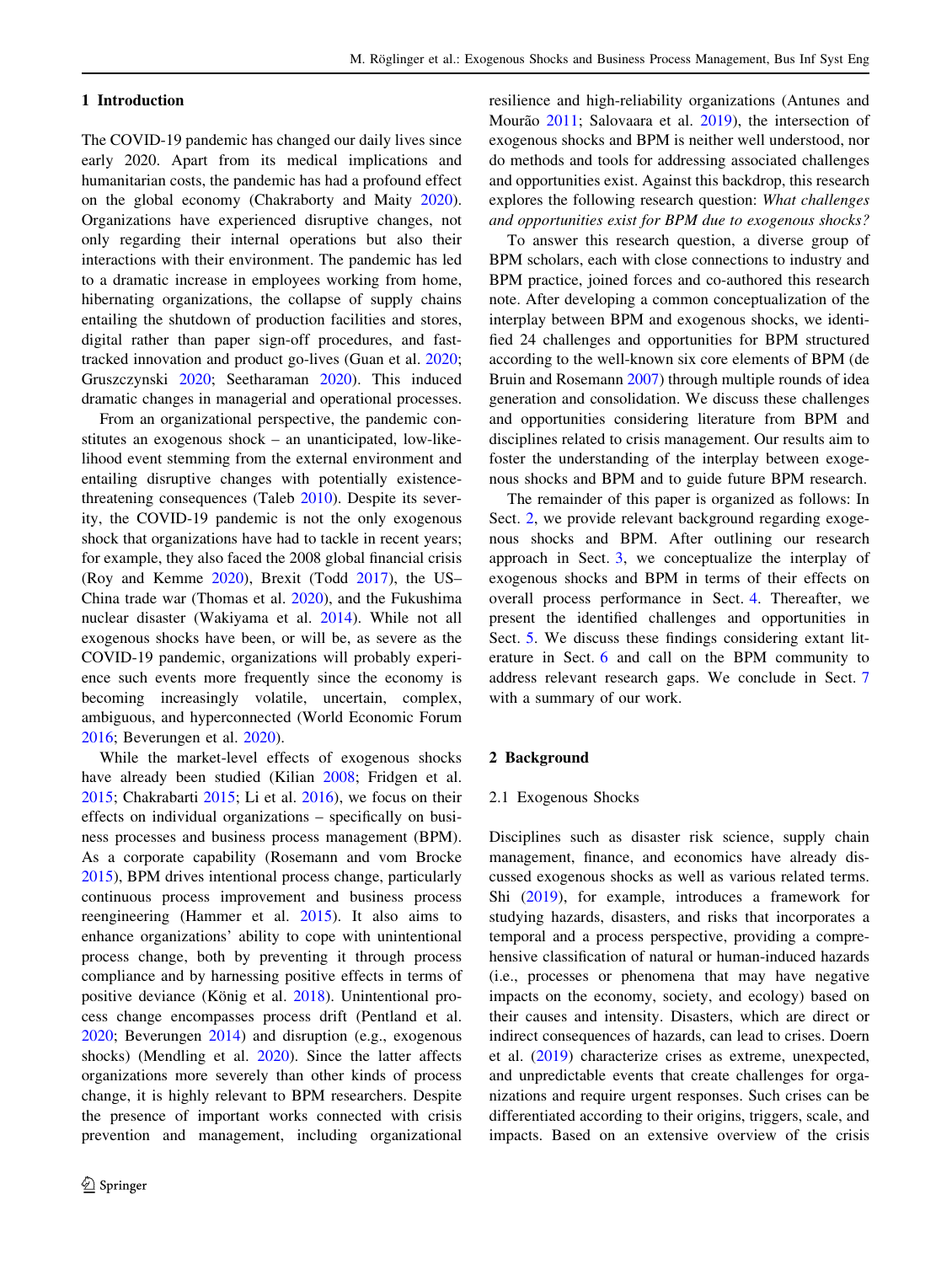literature, Kuipers and Welsh [\(2017](#page-16-0)) distinguish various crisis types (e.g., armed conflict, health, terrorism) and associated themes (e.g., risk, preparedness, decision-making). They conclude that the crisis literature is mainly concerned with natural disasters, preparedness as the predominant theme, and managerial actions to mitigate the negative effects of crises. Björck  $(2016)$  $(2016)$  consolidates existing crisis typologies based on dimensions such as predictability, controllability, and impact. In line with the concepts just introduced, the term ''exogenous shock'' is also present in the literature in multiple contexts: primarily economic, political, and financial.

Exogenous shocks have been defined by the International Monetary Fund as ''sudden event[s] beyond the control of the authorities that [have] a significant negative impact on the economy'' (Geithner [2003](#page-15-0), p. 4). They conceptualize crises by emphasizing the external origin of the shock-generating event. A similar concept is that of black swans, referring to highly improbable events with high impact (Taleb [2010](#page-17-0)). To the best of our knowledge, there is no framework or typology unifying the abovementioned terms. Rather, the concepts used in the literature reflect subtle nuances concerning the exact nature of relevant events and organizational responses.

Since there is no established understanding of exogenous shocks across disciplines, we define them as unanticipated, low-likelihood, potentially high-impact events originating from an organization's environment (Chakrabarti [2015\)](#page-15-0). Thus, exogenous shocks pose risks (or opportunities) that cannot be fully predicted in advance (Trkman and McCormack [2009\)](#page-17-0). Their occurrence requires substantial organizational reorientation (i.e., simultaneous and discontinuous shifts that transform structures, processes, and control mechanisms (Li and Tallman [2011](#page-16-0)). Even if organizations account for exogenous shocks, they may de-prioritize them in their risk management strategies, as risks are usually managed based on multiplying their probability with their expected magnitude of impact – and individual exogenous shocks have very low likelihoods (Zsidisin et al. [2004\)](#page-18-0). In the long term, exogenous shocks may force organizations to realign their processes, structures, and strategies to fit the new environment shaped by the exogenous shock.

According to the literature, we posit that exogenous shocks may arise from events of diverse origins (e.g., natural disasters, political crises, healthcare crises, or military conflicts). Importantly, in this research note, we view exogenous shocks from a single organization's perspective. Thereby, we account for contextual characteristics (Morgeson et al. [2015](#page-16-0)), meaning that the magnitude and direction of the impact of shock-generating events depend on industry factors and organizational conditions (Li et al. [2017;](#page-16-0) Li and Tallman [2011](#page-16-0)). Events that constitute exogenous shocks for one organization or industry may be of marginal or no importance for others. An example is China's accession to the World Trade Organization in 2001, which specifically led to a significant restructuring of the Portuguese footwear industry and constituted an external shock for related organizations (Corbo et al. [2018](#page-15-0)). However, the same event may have been of marginal importance for a German restaurant chain.

In terms of impact, events that constitute exogenous shocks according to our definition have been studied in diverse fields (e.g., [macro-]economics, supply chain management, and information systems; (Fedorowicz et al. [2004](#page-15-0); Fridgen et al. [2015](#page-15-0); Lyytinen and Newman [2008](#page-16-0); Singh et al. [2020;](#page-17-0) Lee [2004](#page-16-0)). From an economic standpoint, exogenous shocks may entail long- and short-term unfavorable internal conditions, e.g., a loss of human capital causing the unavailability of productive skills or technical knowledge (Noy and Nualsri [2007](#page-16-0); Geithner [2003](#page-15-0)). Some effects of exogenous shocks may be permanent or long-lasting, while others may be temporary. Furthermore, exogenous shocks can substantially impact an organization's core business or target markets, limiting its access to vital resources or its ability to pursue growth opportunities (Chakrabarti [2015\)](#page-15-0). Most often, an organization's ''old normal'' business logic cannot be continued, and a ''new normal'' must be established (Gersick [1991](#page-15-0)). Overall, exogenous shocks affect organizations by forcing them to adapt their strategies, business models, structures, and business processes to react to changing conditions and avoid extinction (Martins et al. [2015\)](#page-16-0).

Next to the impact of exogenous shocks, there is ample research on preparing for, responding to, and recovering from unfavorable conditions brought about by exogenous shocks. As the umbrella term, crisis (or disaster) management reflects a continuous process that deals with decisionmaking, operational activities, actors, and technologies along the three phases of a crisis/disaster (i.e., pre-crisis, crisis, and post-crisis) (Lettieri et al. [2009](#page-16-0); Khan et al. [2008](#page-15-0); Pearson and Mitroff [1993](#page-16-0)). Thereby, mitigation and preparedness are the main topics in the pre-crisis stage, disaster response in the crisis phase, and recovery as well as organizational learning in the post-crisis phase (Lettieri et al. [2009](#page-16-0); Bundy et al. [2017\)](#page-14-0). In terms of preparedness, organizations strive for resilience, which is a key concept referring to the maintenance of positive adjustments under challenging conditions such that organizations emerge from those conditions strengthened and more resourceful (Vogus and Sutcliffe [2007\)](#page-17-0). Organizational resilience has been extensively studied from multiple perspectives (i.e., capability, process, functional, results) (Chen et al. [2021](#page-15-0); Hillmann and Guenther [2021](#page-15-0)). Examples include investigations on the relationship of resilience to concepts such as flexibility and coping capacity (Karman [2020\)](#page-15-0), defining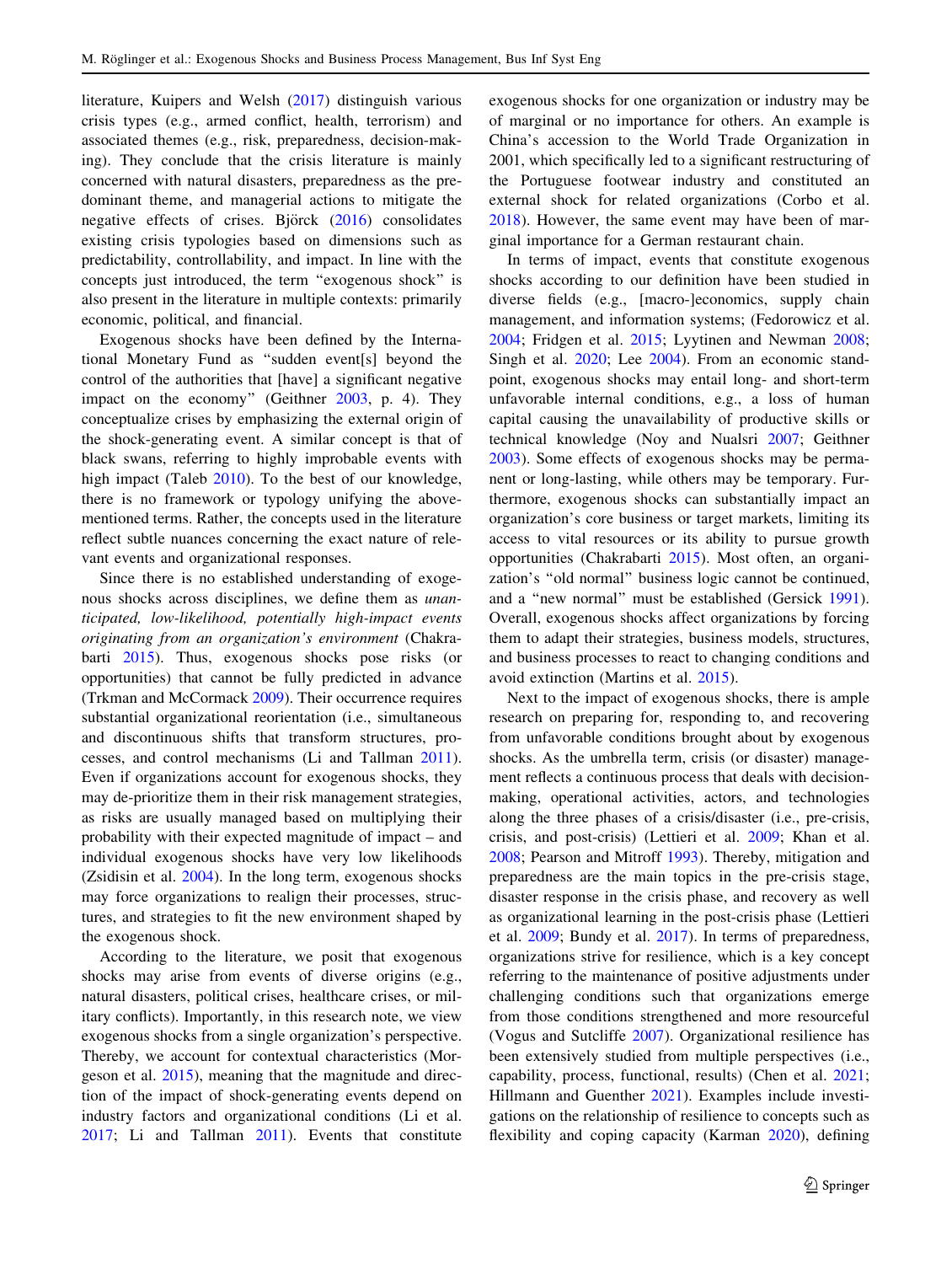resilience as an organizational meta-capability (Duchek [2020\)](#page-15-0), and creating conceptual frameworks for the establishment of resilience (Tasic et al.  $2020$ ; Kantur and Iseri-Say [2012\)](#page-15-0). As another key concept, high-reliability organizations have emerged as a research stream that examines organizations successfully operating almost error-free even in hostile environments (Roberts [1990;](#page-16-0) Sutcliffe [2011\)](#page-17-0). In this regard, the idea of collective mindfulness has emerged as heightened alertness to changes/surprises which prioritizes safety over efficiency (Salovaara et al. [2019](#page-17-0); Weick et al. [1999](#page-18-0)). In terms of responding to disasters, business continuity management has been proposed as an approach to identifying, managing, and mitigating risks that may disrupt essential processes and services (Gibb and Buchanan [2006](#page-15-0)). Moreover, a disaster contingency plan is an essential part of a business continuity plan and includes procedures to perform when disasters occur (Cerullo and Cerullo [2004\)](#page-15-0). Crisis response has also been studied from a human resource viewpoint, with strategic human resource development (HRD) being proposed to enhance the operational capabilities during and capacity to learn after a crisis (Wang et al. [2009](#page-18-0)). In the post-crisis phase, organizational learning has been investigated in terms of organizations' ability to derive insights from tackling disasters/ crises (Broekema et al. [2017](#page-14-0)). Thereby, promoting organizational learning also prior to and during crises has been shown to generate favorable effects in all stages of crisis management (Wang [2008](#page-18-0)).

While the mentioned approaches do not fully cover the multi-faceted nature of research on crisis management and related approaches, they provide an overview of important research streams related to organizations' preparedness, response, and recovery from crises/disasters. Thus, they are also highly relevant in the context of exogenous shocks as a specific form of crisis. We revisit the topics listed above in Sect. [6](#page-11-0) when discussing the implications of our results for BPM and related research areas.

#### 2.2 Business Process Management and Process Change

BPM is the science and practice of overseeing how work is performed to ensure consistent outcomes and capitalize on improvement opportunities (Dumas et al. [2018;](#page-15-0) van der Aalst [2013\)](#page-17-0). It ''consolidates how to best manage the (re-)design of individual business processes and how to develop a foundational capability in organizations catering for a variety of purposes and contexts'' (vom Brocke and Rosemann [2015](#page-17-0), p. viii). BPM is commonly structured through capability frameworks that include capability areas conducive to establishing process orientation in organizations (Poeppelbuss et al. [2015;](#page-16-0) Rosemann and vom Brocke [2015;](#page-16-0) Van Looy [2020\)](#page-17-0). One of the most widely adopted BPM capability frameworks is that of de Bruin and Rosemann [\(2007](#page-14-0)), which groups capability areas according to six core elements of BPM – strategic alignment, governance, methods, information technology (IT), people, and culture – that have been extensively used in BPM research (Van Looy et al. [2017;](#page-17-0) Kerpedzhiev et al. [2020](#page-15-0); vom Brocke and Mendling [2018\)](#page-17-0). Table [1](#page-4-0) provides brief definitions of these core elements, which we use to structure the challenges and opportunities of exogenous shocks for BPM.

In the BPM context, exogenous shocks represent a specific form of process change. According to the BPM literature, various types of process change can be distinguished based on dimensions such as intentionality, frequency, scope, degree of change, duration, or performance effects (Grisold et al. [2019;](#page-15-0) König et al. [2018\)](#page-16-0). To differentiate exogenous shocks from other types of process change and to specify its effects on processes, we focus on the intentionality and degree of change dimensions, perceiving process change as either intentional or unintentional and as incremental or radical. Table [2](#page-4-0) combines both dimensions and lists examples, which have been studied to a varying extent in the literature.

Beginning with intentional change, business process reengineering is an example of radical change (Hammer and Champy [2006](#page-15-0)), whereas continuous process improvement (e.g., lean management) implies incremental change (Davenport [1997](#page-15-0)). The distinction between radical and incremental process change is also considered in the literature on ambidextrous BPM in terms of process exploration (opportunity-driven, radical change) and exploitation (problem-driven, incremental change) (Rosemann [2014](#page-16-0); Grisold et al. [2019](#page-15-0)). Process drift, which is related to the gradual change of processes (van der Aalst et al. [2012](#page-17-0); Pentland et al. [2020](#page-16-0); Beverungen [2014](#page-14-0)), is an example of unintentional, incremental process change.

In contrast to the other types of process change, unintentional radical process change, which could result from an exogenous shock, has received little attention in BPM research. However, two important related concepts established in BPM research are process resilience and agility (Chen et al.  $2014$ ; Antunes and Mourão  $2011$ ; Rosemann [2020](#page-16-0); Gilbert et al. [2012\)](#page-15-0). Process resilience relates to flexibility-by-design (i.e., the ability to incorporate alternative execution paths and fast change ad-hoc at design time; Schonenberg et al. [2008\)](#page-17-0) and, thus, facilitates the organizations' preparedness to address exogenous shocks. In contrast, process agility is associated with flexibility-bydeviation, allowing organizations to quickly react to environmental changes by deviating from prescribed process execution paths at runtime. Thus, both concepts directly relate to the pre-shock and in-shock phase and are cognate with the concepts mentioned in Sect. [2.1.](#page-1-0) Further, BPM research has also addressed organizational learning and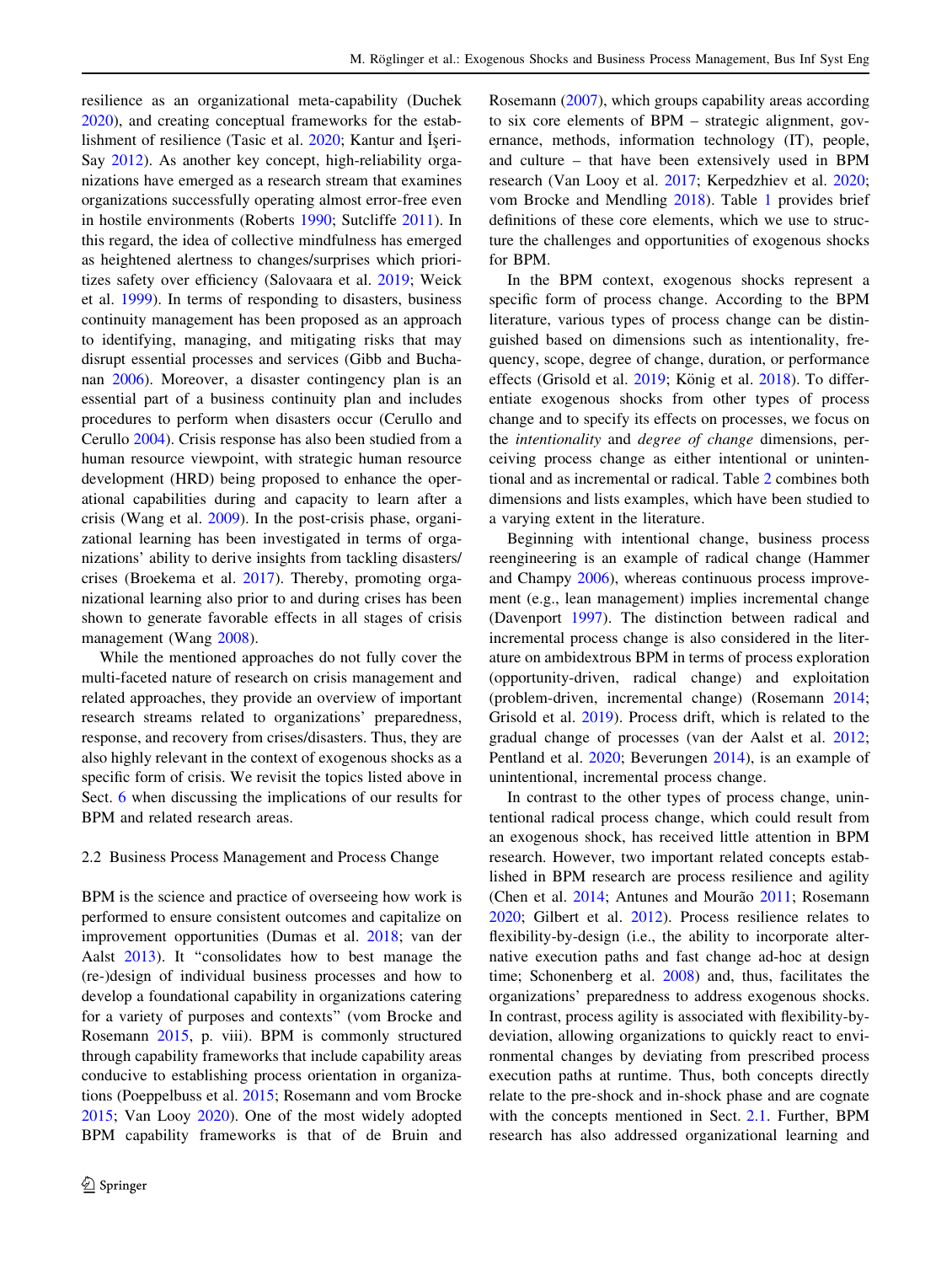| Core element              | Definition                                                                                                               |
|---------------------------|--------------------------------------------------------------------------------------------------------------------------|
| Strategic alignment       | The continual tight linkage of organizational priorities and enterprise processes enabling achievement of business goals |
| Governance                | Establishing relevant and transparent accountability and decision-making processes to align rewards and guide actions    |
| Methods                   | The approaches and techniques that support and enable consistent process actions and outcomes                            |
| Information<br>technology | The software, hardware, and information management systems that enable and support process activities                    |
| People                    | The individuals and groups who continually enhance and apply their process-related expertise and knowledge               |
| Culture                   | The collective values and beliefs that shape process-related attitudes and behaviors                                     |

<span id="page-4-0"></span>Table 1 Definitions of the six core elements of BPM (de Bruin and Rosemann [2007\)](#page-14-0)

Table 2 Exemplary types of process change

|             | Intentional                               | Unintentional                       |
|-------------|-------------------------------------------|-------------------------------------|
| Incremental | Continuous process improvement            | Process drift                       |
| Radical     | Process reengineering, process innovation | Exogenous shock, process disruption |

knowledge management (Shelagowski [2015;](#page-17-0) Jung et al. [2007;](#page-15-0) Choi et al. [2004](#page-15-0)). Despite their potential to support and enrich the knowledge base regarding the handling of exogenous shocks throughout all phases, the mentioned concepts from the BPM literature have not been investigated in relation to exogenous shocks yet. Therefore, we set out to explore the intersection of BPM and exogenous shocks as a form of radical, unintentional process change against the background of relevant concepts from related disciplines. While we do not claim exhaustiveness, Table 3 provides a simplified overview of the discussed BPM concepts and those from Sect. [2.1](#page-1-0) regarding their primary relevance prior to, during, and in the aftermath of exogenous shocks. Thereby, an unambiguous mapping of the concepts is unfeasible since they cover a wide spectrum of ideas, which normally has implications for all phases.

### 3 Research Approach

To answer our research question, we followed a four-step research approach informed by the blueprint of ranking-type Delphi studies (Dalkey and Helmer [1963](#page-15-0); Paré et al. [2013\)](#page-16-0): definition, brainstorming, validation, and discussion. Figure [1](#page-5-0) provides an overview of the research approach.

In the *definition* step, the initiating four co-authors of this paper (core team) conceptualized the interplay of BPM and exogenous shocks (Sect. [4\)](#page-5-0). This conceptualization served as a foundation for structuring the subsequent steps. The core team then invited senior BPM scholars, all of whom have close connections with industry, to contribute to the identification of challenges and opportunities for BPM in the context of exogenous shocks and asked them to join the author team. Following Olbrich et al.  $(2015)$  $(2015)$  as well as established expert selection criteria for Delphi studies (Okoli and Pawlowski [2004](#page-16-0)), we ensured diversity in terms of geographical activity, gender, and technology/management focus. With this, we aimed at achieving as comprehensive a perspective of the impact of exogenous shocks as possible.

In the brainstorming step, the author team engaged in several rounds of idea generation and consolidation. Based on an initial exchange, all scholars individually brainstormed challenges and opportunities for BPM due to exogenous shocks as is typical in the related phases of Delphi studies (Paré et al. [2013](#page-16-0)). Thereby, they drew on their observations of how organizations had reacted to

Table 3 BPM and further concepts related to tackling exogenous shocks

|                     | Pre-shock phase                           | In-shock phase                            | Post-shock phase        |
|---------------------|-------------------------------------------|-------------------------------------------|-------------------------|
| <b>BPM</b> research | Process resilience; flexibility-by-design | Process agility; flexibility-by-deviation | $\qquad \qquad$         |
| Related research    | Organizational resilience                 | Business continuity; disaster recovery    | Organizational learning |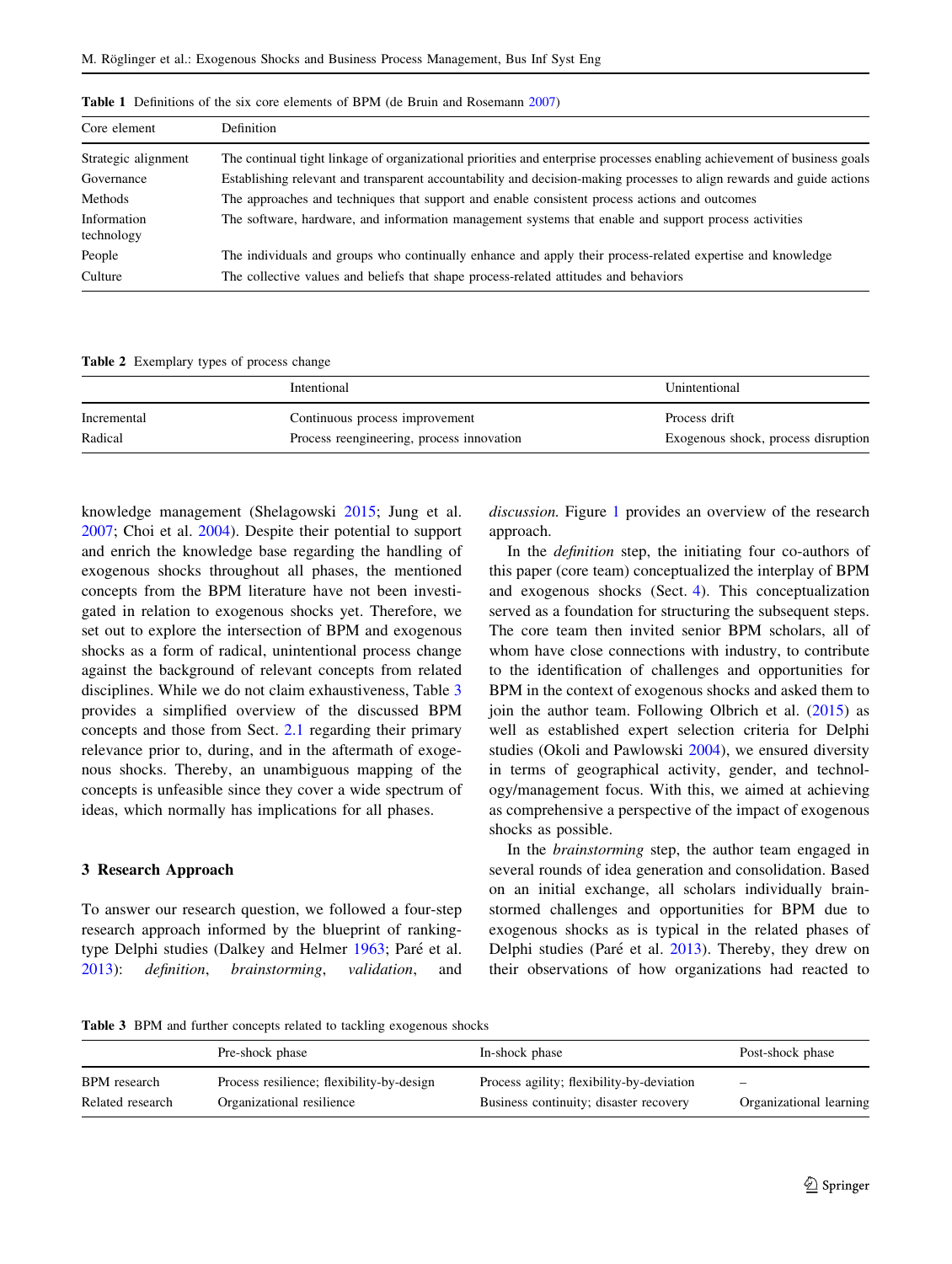<span id="page-5-0"></span>

Fig. 1 Overview of the research approach

exogenous shocks in the past. To structure their input and the overall results, we used the six core elements of BPM introduced in Sect. [2](#page-1-0) and the phase model presented in Sect. 4. The brainstorming resulted in an initial list of 111 challenges and opportunities. The core team consolidated the input following a consensus-oriented interpretivist paradigm promoted by the diversity of viewpoints on BPM. This approach follows an established epistemic theory of truth (Becker and Niehaves [2007\)](#page-14-0). The core team members read the full lists and clustered the input using open coding (Glaser [1978;](#page-15-0) Strauss and Corbin [1991\)](#page-17-0). To offset potential bias, the core team paid particular attention to avoiding challenges and opportunities that only related to the COVID-19 pandemic, which was omnipresent when this research was conducted. This procedure was repeated two times until consensus was reached (Butler [1998\)](#page-15-0). This resulted in 38 preliminary challenges and opportunities.

In the validation step, all co-authors reviewed the consolidated list to ensure that their individual input had been appropriately incorporated and that the identified challenges and opportunities were consistent in terms of content and concept. They also provided feedback on the consolidated list, which was then incorporated by the core team. This step resulted in 24 challenges and opportunities for BPM, which are presented in Sect. [5.](#page-7-0) Since the author team agreed to include only those two challenges and two opportunities per core element of BPM in the results that are reflected the most in the input of all co-authors, we do not claim that our results are exhaustive. Rather, we see them as ''food for thought'' and stimuli for future research.

Finally, in the *discussion* step, the identified challenges and opportunities were discussed against existing literature from BPM and other domains, predominantly getting back to concepts from Sect. [2.](#page-1-0) The idea was to identify relationships, under- and un-explored topics as well as potential avenues for future research. The results of the discussion are presented in Sect. [6](#page-11-0).

### 4 Interplay of BPM and Exogenous Shocks

While intentional process change typically leads to positive performance effects, exogenous shocks commonly have adverse effects on process performance, which in turn is an important driver of organizational performance (Hammer [2015](#page-15-0); Lehnert et al. [2016\)](#page-16-0). As pointed out in Sect. [2.1,](#page-1-0) the magnitude of such effects depends on the nature of the shock-generating event as well as on industrial and organizational conditions. Hence, the impact of exogenous shocks needs to be contextualized (vom Brocke et al. [2015](#page-17-0)).

Due to their unexpected nature and adverse effects, exogenous shocks are notorious for their potential to disrupt business processes and their possibly existencethreatening consequences for organizations. In the following, we conceptualize the effects of exogenous shocks on organizations' overall process performance. We crossreferenced these effects with extant literature on disaster and crisis management and related phases (Sect. [2.1](#page-1-0)). Transferred to the context of exogenous shocks, the preshock phase usually involves preparatory activities, the inshock phase encompasses the direct impact of and response to exogenous shocks, and the post-shock phase comprises recovery activities. Figure [2](#page-6-0) shows the potential courses of an organization's overall process performance in response to an exogenous shock, ranging from one steady state (with limited volatility and possibly drift under control) before the occurrence of an external shock (''old normal'') to another steady state (with limited volatility and maybe a positive or negative controlled drift) after the organization has adapted to the post-shock environment ("new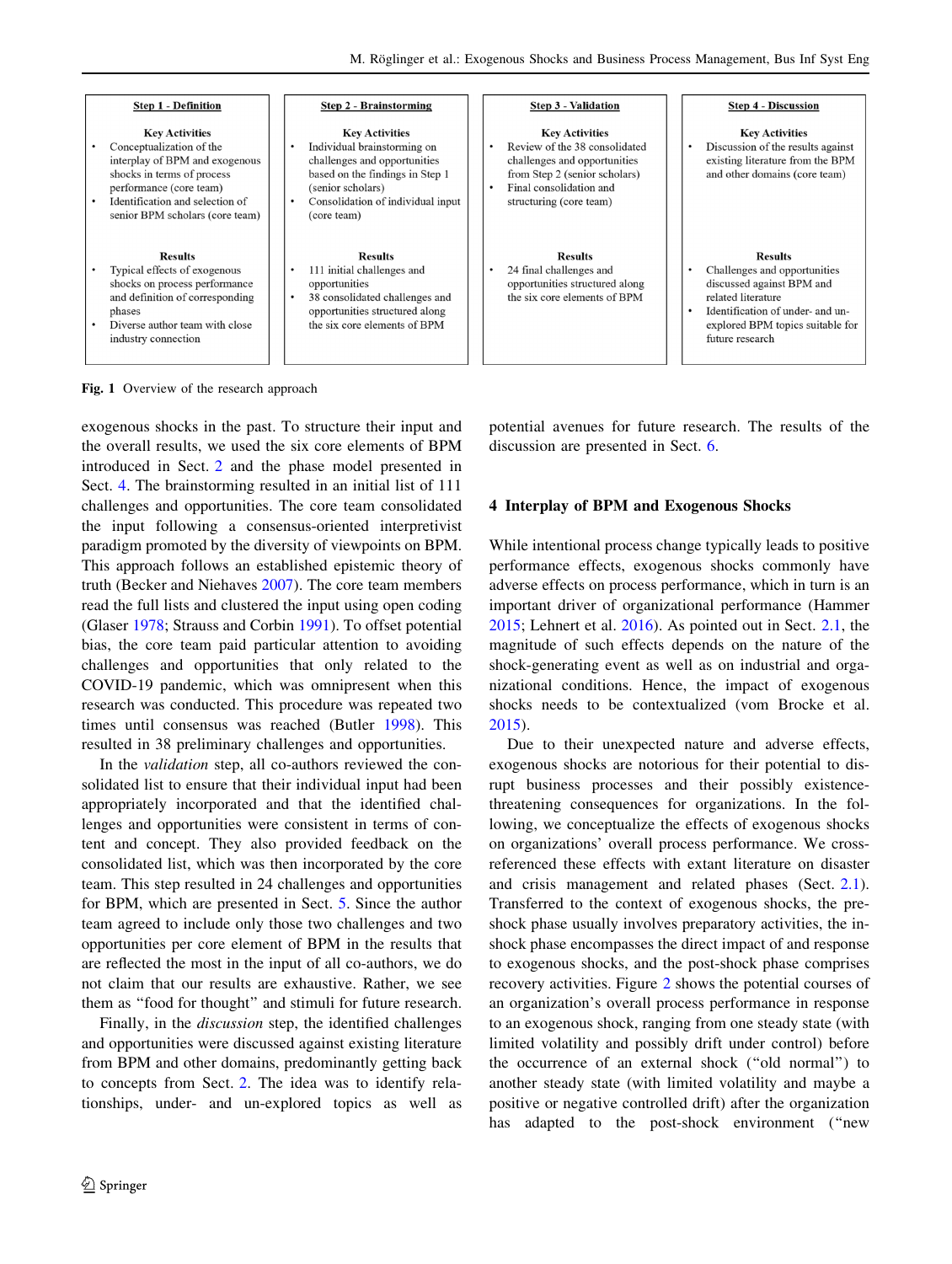<span id="page-6-0"></span>

Fig. 2 Potential effects of exogenous shocks on organizations' overall process performance

normal''). In line with the literature on crisis management and discussions within the author team, we distinguish five phases (I to V) with distinct effects on process performance, which we present below.

Exogenous shocks impact business processes in two ways: First, they occur unexpectedly and disrupt organizations' external environments, thereby creating also internal uncertainty that renders the pre-shock (I) business processes and ongoing change initiatives (e.g., process improvement roadmaps) inadequate. Hence, exogenous shocks impact overall process performance negatively in the pre-shock-in-shock transition phase (II) and may even drive organizations out of existence. In some cases, exogenous shocks can have a positive demand-side effect for some organizations (i.e., as for video conferencing providers during the COVID-19 pandemic). Nevertheless, overall process performance is still likely to suffer due to limited capacity or longer lead times. Second, as organizations begin to reconfigure their business processes to respond to the conditions caused by the shock, they experience highly volatile process performance due to great uncertainty and the internal disordering of processes in the in-shock phase (III). In this phase, exogenous shocks can create ''aftershocks,'' cycling between the two aforementioned effects (e.g., the following waves of the COVID-19 pandemic). However, with decreasing volatility and increasing adaptation to the new environment, organizations regain overall process performance as they transition from the in-shock to a post-shock phase (IV). This transition needs not to be continuous. Rather, organizations may ''leapfrog'' to the post-shock phase (V), if they substantially change their processes or successfully launch process, business model, or product innovations. An organization's process performance in the post-shock phase (V) may be lower than, equal to, or higher than that in the pre-shock phase, depending on contextual and organization-specific factors (e.g., the availability of a recovery stimulus package, the capability to adapt business models to new external conditions, or the market entry of new competitors during the shock). Notably, phases I to V can vary in length according to the nature of the exogenous shock and the organization's specific context.

BPM can contribute to mitigating the adverse effects of exogenous shocks in multiple ways. First, it can help reduce the initial drop in process performance in the preshock–in-shock-transition phase (II). Second, it can reduce the volatility of process performance in the in-shock phase and shorten the duration of both the in-shock phase (III) and the in-shock-post-shock transition phase (IV). Finally, BPM can help ensure that process performance in the postshock phase (V) stabilizes at a higher level than that of the pre-shock phase (''bounce forward'') and to prevent stabilization at a lower level (''bounce back''). Thus, BPM can simultaneously contribute and benefit from approaches related to organizations' preparedness (e.g., resilience), response (e.g., business continuity, disaster recovery), and dealing with the aftermath of exogenous shocks (e.g., organizational learning) to mitigate and possibly capitalize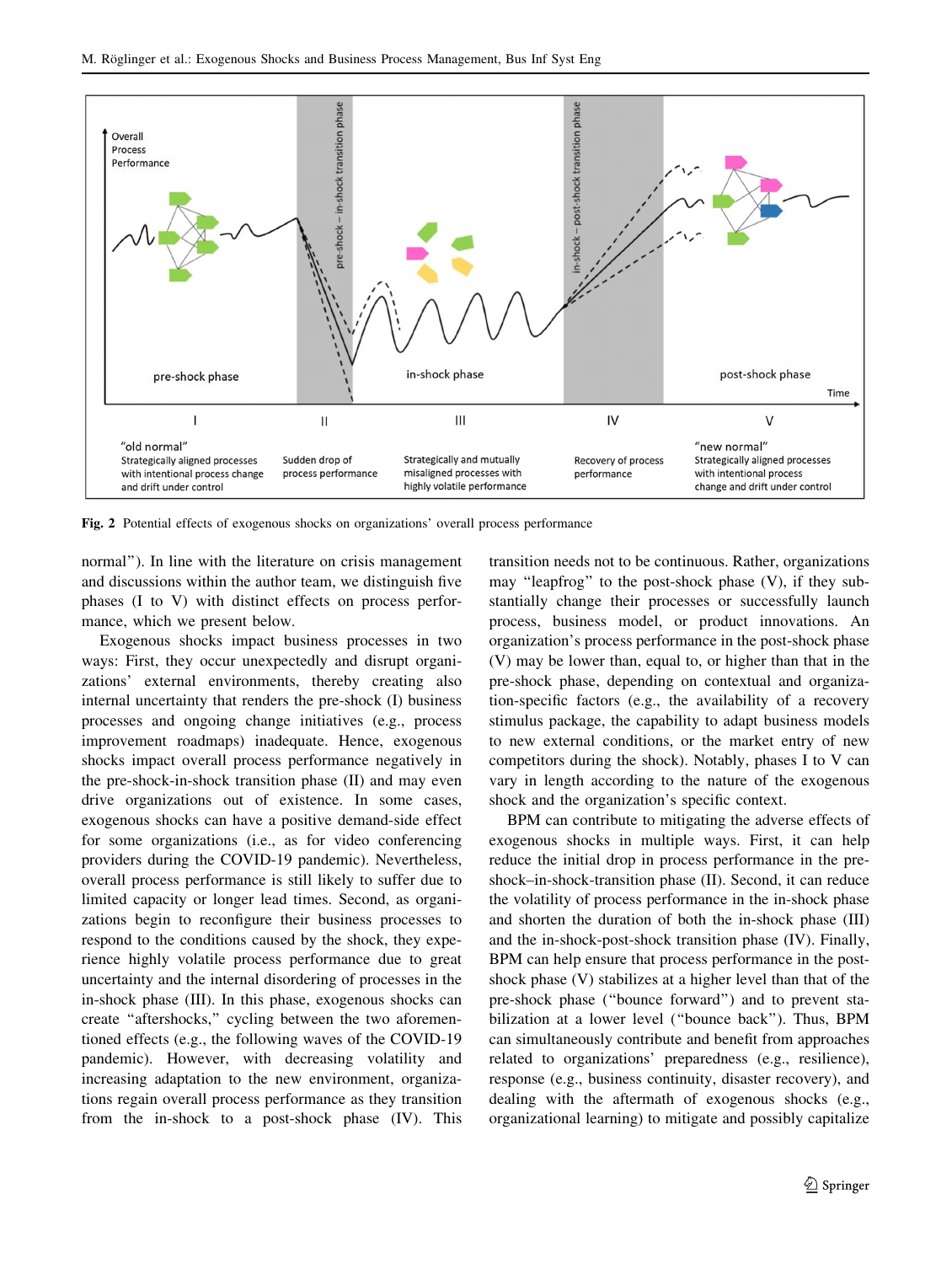<span id="page-7-0"></span>on the effects of exogenous shocks. We refer to the phases just introduced when elaborating on the challenges and opportunities in the following Sect. 5.

### 5 Challenges and Opportunities for BPM

In line with our research approach, we compiled challenges and opportunities of exogenous shocks for BPM (Table 4), which we structure and present following the six core elements of BPM. When presenting the challenges and opportunities, we also refer to the phases introduced in Sect. [4](#page-5-0). We added examples from diverse contexts to make the challenges and opportunities tangible.

### 5.1 Strategic Alignment

Owing to exogenous shocks, the alignment between business processes and BPM capability, on the one hand, and organizational strategy, on the other, becomes strained. Exogenous shocks can render existing strategies obsolete and enforce an adaptation of business models and processes; for instance, the COVID-19 pandemic has caused educational institutions to quickly adopt online platforms and come up with new educational offerings (Seetharaman [2020\)](#page-17-0). Organizations have different priorities regarding their objectives in the pre-shock (I), in-shock (III), and post-shock (V) phases, but existing processes typically no longer meet the right business objectives. Moreover, since exogenous shocks can render organizational strategy obsolete, both process and BPM objectives must be scrutinized. Building on these observations, we propose two challenges and opportunities for BPM.

- C1: Sudden obsolescence of organizational strategy and uncertainty regarding the permanence of changes. BPM needs to support the fast switch between preshock (I), in-shock (III), and post-shock (V) strategies. Following the arguments in Sect. [4,](#page-5-0) BPM can help in identifying those process and strategic elements that can stay as-is, mitigating the negative effects on process performance. Hence, BPM needs to support dynamic strategic realignment, since there may be no consistent in-shock strategy and contexts may change rapidly within and outside organizations. Moreover, in the in-shock phase (III), BPM needs to support the identification of permanent and temporary changes to allow organizations to appropriately respond to the shock on the operational and strategic levels.
- C2: Enforced reprioritization of business process improvement efforts. In the event of an exogenous shock, organizations may need to cancel or postpone

Table 4 Challenges and opportunities of exogenous shocks for BPM

| Core<br>element           | Challenges                                                                                                                              | Opportunities                                                                                                                  |
|---------------------------|-----------------------------------------------------------------------------------------------------------------------------------------|--------------------------------------------------------------------------------------------------------------------------------|
| Strategic<br>Alignment    | C1. Sudden obsolescence of organizational strategy and<br>uncertainty regarding the permanence of changes                               | O1. Need for novel (potentially process-based) value<br>propositions and radical improvement of existing business<br>processes |
|                           | C2. Enforced reprioritization of business process improvement<br>efforts                                                                | O2. Improvement of process-enabled shock resilience                                                                            |
| Governance                | C3. Sudden inadequacy of existing BPM and process governance<br>setups                                                                  | O3. Development of robust, multi-context BPM and process<br>governance                                                         |
|                           | C4. Need for fast switches between different governance modes                                                                           | O4. Potential to instill process-oriented governance in an<br>organization's "DNA"                                             |
| Methods                   | C5. Lack of agile process (re)design methods                                                                                            | O5. Development of simplified and resilient business                                                                           |
|                           | C6. Inadequacy of existing process roll-out and change<br>management methods                                                            | processes                                                                                                                      |
|                           |                                                                                                                                         | O6. Insights into the vulnerability of business processes                                                                      |
| Information<br>Technology | C7. Absence of scalable and remotely available process<br>management tools                                                              | O7. Adoption of lightweight process automation,<br>deployment, and experimentation techniques                                  |
|                           | C8. Obsolescence of existing process monitoring setups                                                                                  | O8. Increased transparency through increased digitalization                                                                    |
| People                    | C9. Absence of scalable process training concepts                                                                                       | O. Scaling of organization-wide process thinking and                                                                           |
|                           | C10. High individual stress owing to misaligned business<br>processes, reset of experience curve effects, and communication<br>overload | digital literacy                                                                                                               |
|                           |                                                                                                                                         | 010. Leveraging the creative potential of employees for<br>process improvement                                                 |
| Culture                   | C11. Potential deprioritization of customer orientation at the<br>expense of internal shock management                                  | O11. Utilization of the shock experience as a foundation for<br>future radical process changes                                 |
|                           | C12. Necessity to effectively unlearn existing business processes                                                                       | O12. Transition toward a results-oriented culture of trust<br>with improved work-life balance                                  |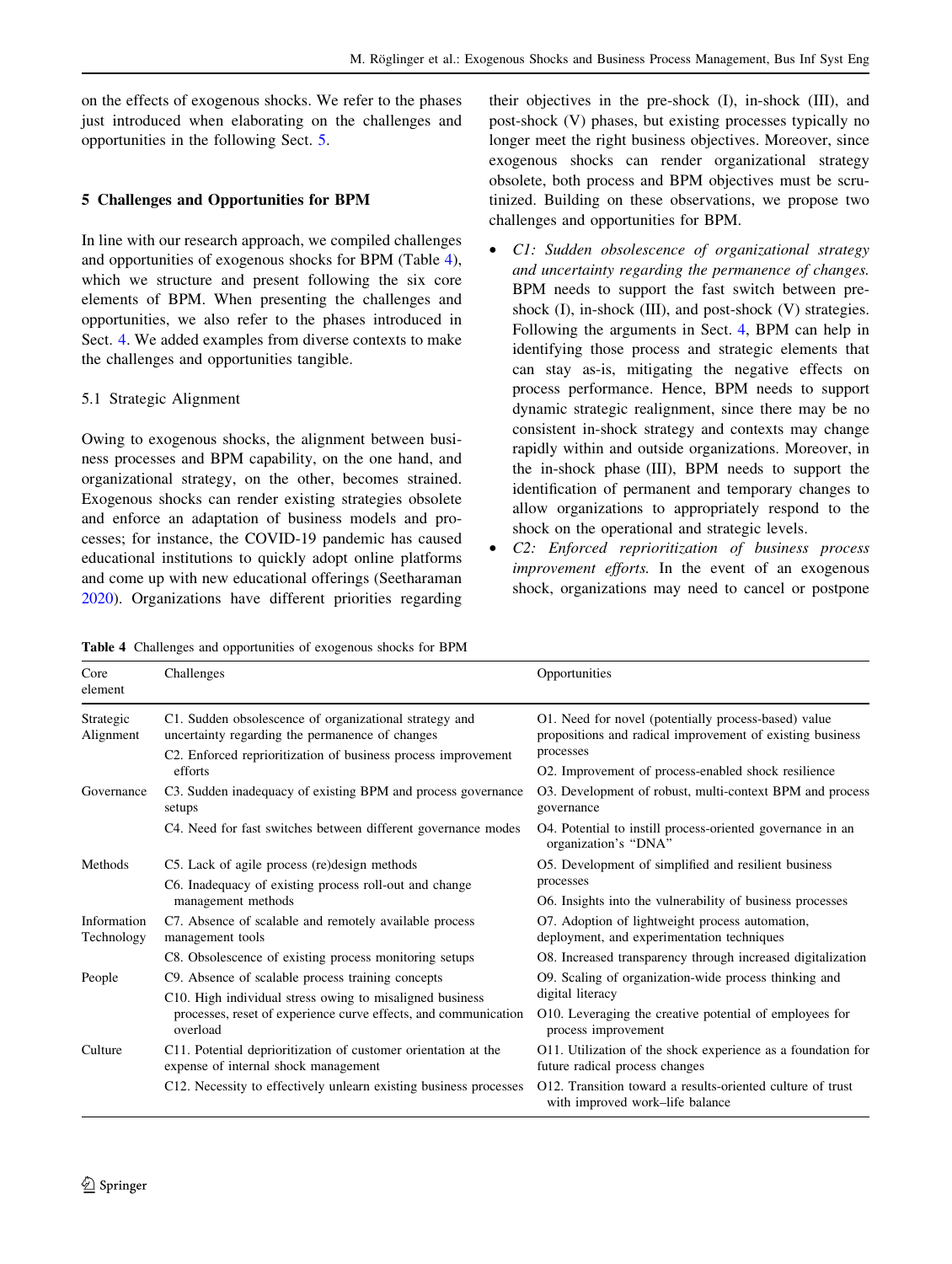greenlighted process improvement initiatives in the inshock phase (III). BPM should therefore equip process managers with instruments to differentiate must-do projects from those that have been rendered obsolete or have lost their strategic fit. Moreover, it is vital to identify projects that should be initiated or continued even in the in-shock phase (III).

- O1: Need for novel (potentially process-based) value propositions and radical improvement of existing business processes. BPM should not only help to operationalize organizational strategies, but also actively shape them. BPM professionals can use their process and domain knowledge to design novel process-based value propositions in both the in-shock (III) and post-shock (V) phases. Based on this foundation, they can design strategies that improve the strategic alignment of business processes and BPM and support the organization in tapping into new revenue pools.
- O2: Improvement of process-enabled shock resilience. BPM should drive organizational resilience. Resilient organizations depend on resilient business processes (i.e., processes designed with alternative execution paths or sufficient degrees of freedom for dynamic adaptation at runtime). Such organizations have low latency in response to shocks since processes either do not need to be redesigned at all or only require partial redesign.

# 5.2 Governance

After an exogenous shock (i.e., beginning with the preshock–in-shock transition [II]), existing decision-making processes and authorities are confronted with highly uncertain and volatile environmental conditions, which nevertheless require fast and concerted action. An extreme example is the Fukushima nuclear disaster in 2011, which required urgent decisions with enormous consequences in a highly uncertain environment (Travadel [2017\)](#page-17-0). In such situations, established roles change due to the need for rapid process adaption, and process performance indicators lose their relevance or become ineffective in the in-shock phase (III). This poses challenges and opportunities for BPM practitioners.

• C3: Sudden inadequacy of existing BPM and process governance setups. Established and commonly applied governance mechanisms are not practical during the pre-shock–in-shock transition (II) and in-shock (III) phases. This is for two reasons: First, the focus of interest and related business objectives change in the event of exogenous shocks. Second, data collection for key performance indicators becomes more challenging,

especially when underlying information systems are not process-aware. Moreover, many routine processes become ineffective, making it challenging to ensure compliance because reference points in terms of to-be processes are no longer available.

- C4: Need for fast switches between different governance modes. The use of a proprietary governance mode in the in-shock phase (III) can contribute to maintaining the pre-shock level or at least mitigating decreases in process performance. In the sense of process continuity, organizations need plans for the temporary and permanent simplification of governance processes. Such simplification includes roles, responsibilities, and methods that replace existing approaches in the in-shock phase (III). One example is the International Red Cross/Red Crescent movement, which, in the case of a disaster, switches governance structures to a crisis mode to establish working processes where relief is needed (Peterken and Bandara [2015](#page-16-0)). The challenge here is to incorporate the possibility of a targeted switch back to the ''old normal'' state (if the expected shock does not materialize or is not longlasting) or the transition to an improved ''new normal'' state (IV/V).
- O3: Development of robust, multi-context BPM and process governance. In the event of exogenous shocks, intentional process change increasingly takes place in ad hoc and bottom-up initiatives, which need to be managed through lightweight and adaptive governance setups. As discussed, the need for such setups is magnified by exogenous shocks because the increased speed and extent of process change can lead to misinformation and confusion. By contextualizing and synchronizing decentral ad-hoc changes, BPM can implement both robust and multi-context BPM and process governance.
- O4: Potential to instill process-oriented governance in an organization's "DNA." The implementation of new governance setups may facilitate transformation toward a truly process-oriented organization. Currently, many organizations feature BPM roles and responsibilities that are formally described but not anchored in the organizations (e.g., process owners without any decision-making rights or budgets). Exogenous shocks can help BPM practitioners to implement truly processoriented governance structures.

# 5.3 Methods

Organizations do not normally rely on dedicated methods when reacting to exogenous shocks. Rather, they try to find ad-hoc solutions for upcoming problems. This was partially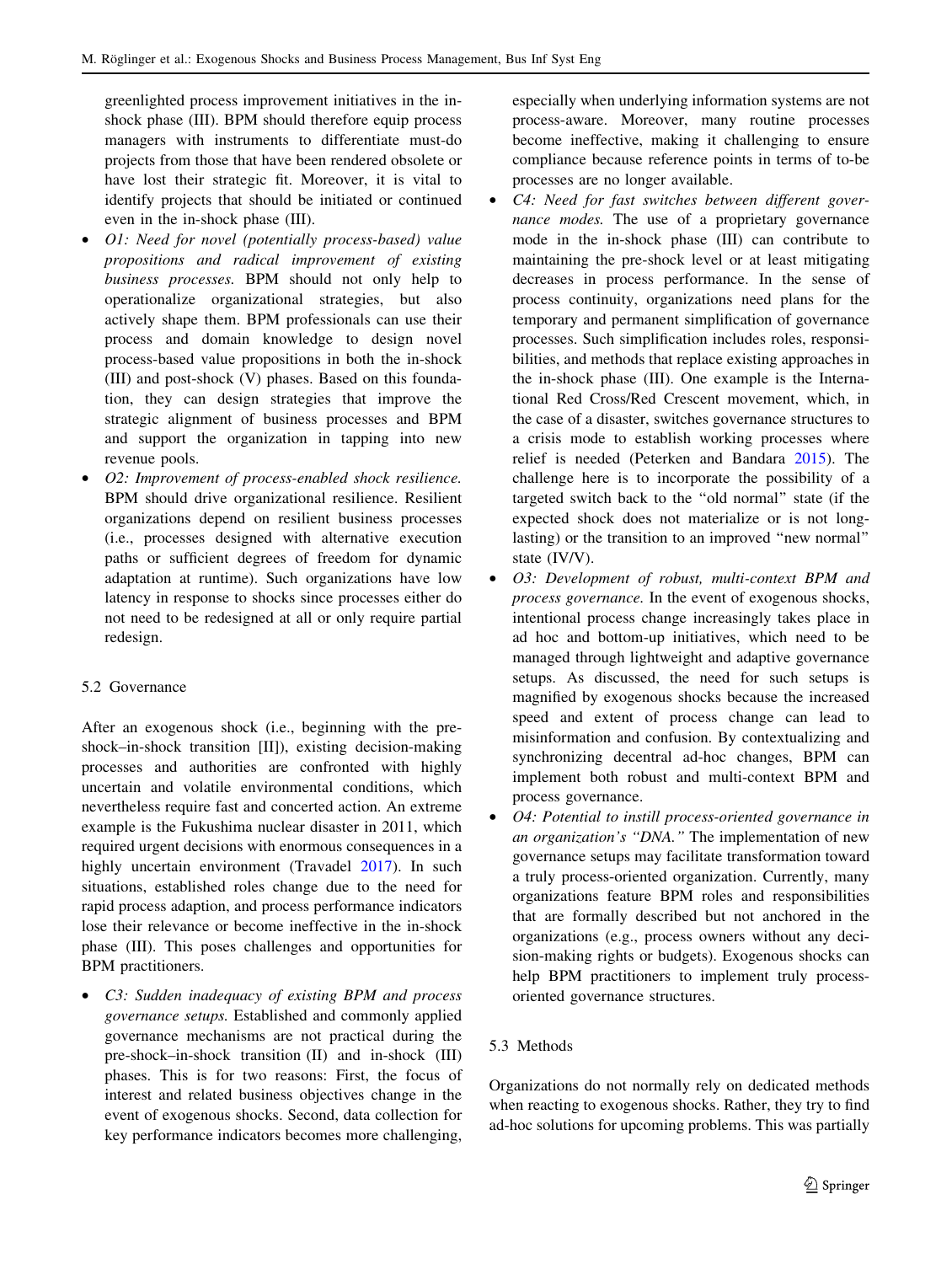the case in several of the major space shuttle disasters NASA faced, in the wake of which the agency embraced some new safety procedures (Donahue and O'Leary [2012](#page-15-0)). However, ad-hoc solutions are not the product of properly managed projects but of taskforces solely focused on an organization's survival (e.g., aimed at reducing the initial drop in performance brought about by the shock [II]). Thus, exogenous shocks present challenges and opportunities for organizations from a BPM methods perspective.

- *C5: Lack of agile process (re)design methods.* Exogenous shocks call for agile process (re)design methods. Organizations that use such methods can reduce initial performance decreases and recover more quickly (II/ IV). This is true because BPM typically works in a deductive way – from symptoms (i.e., process inefficiencies) to solutions (i.e., optimized processes) based on existing frameworks (e.g., process improvement patterns). Since inductive process optimization (e.g., based on process mining) does not work well in the event of exogenous shocks, abductive process (re)design methods are needed. Such methods contribute to better process design based on the changing environment without relying on existing frameworks (deduction) or vast data sets (induction).
- C6: Inadequacy of existing process roll-out and change management methods. It is not only crucial for organizations to identify viable process configurations for the in-shock (III) and post-shock (V) phases, but also to implement them. Standard processes originally stemming from the pre-shock phase (I) may additionally need to be split into multiple process variants. Thus, methods such as the rapid prototyping of several process variants in combination with strong change management capabilities are needed to speed up the recovery (IV) from exogenous shocks.
- O5: Development of simplified and resilient business processes. Organizations are rarely prepared to face exogenous shocks through shock-resistant and possibly simple process designs. While some organizations may not need to change processes that are flexible enough, for others, exogenous shocks present an opportunity to simplify historically developed processes and, where possible, improve process resilience as well as process performance in the post-shock phase (V).
- O6: Insights into the vulnerability of business processes. Especially organizations with resilient processes already have deep insights into related process vulnerabilities. They can easily switch from a ''normal'' mode to a ''shock'' mode with minimal impact on in-shock (III) process performance. Organizations that rely on agile process change benefit from prior insights into

vulnerabilities, since they allow for a rapid focus on critical processes during the in-shock phase (III).

### 5.4 Information Technology

Information technology (IT) that supports process execution can contribute to or impede process agility and resilience; for example, GeoWeb technologies have been used by various organizations to help deploy emergency-related Web applications for visualizing the impact of natural disasters such as hurricanes and widespread fires (Roche et al. [2013](#page-16-0)). Process change implies changes in information systems, which can be achieved through process-aware technology or large-scale IT change. BPM-related information systems commonly used to support the design, modeling, or monitoring are only partially useful in the inshock phase (III); therefore, BPM is facing the following challenges and opportunities.

- C7: Absence of scalable and remotely available process management tools. Regarding process design and modeling, tools can only be used if they are widely (in the case of COVID-19, remotely) available. For instance, it is possible that organizations lacking cloud solutions with scalable license models will be unable to make use of their design tools when adapting to a ''new normal'' (VI). Such tools can be used in the in-shock phase (III) only if knowledge about them is broadly available.
- C8: Obsolescence of existing process monitoring setups. Information systems for monitoring and controlling business processes need to be adapted quickly. Control mechanisms that rely on experience become worthless if the experience does not match the new inshock/post-shock reality (III/V); hence, organizations need to quickly adapt their process monitoring tools.
- O7: Adoption of lightweight process automation, deployment, and experimentation techniques. Hardwired business processes in heavyweight IT are challenged by the rapid changes induced by exogenous shocks. Organizations that rely on adaptive processaware information systems can experiment with new process designs and deploy them quickly into production. Moreover, lightweight solutions, such as Robotic Process Automation or pre-configured chatbots, can enable the fast scaling of new processes and, hence, help in coping with shocks (III/VI).
- O8: Increased transparency through increased digitalization. Especially regarding the COVID-19 pandemic, which required substantial remote work and customer interaction, there was an increased effort to digitalize transactions between users and employees. Organizations can leverage these advances to accelerate process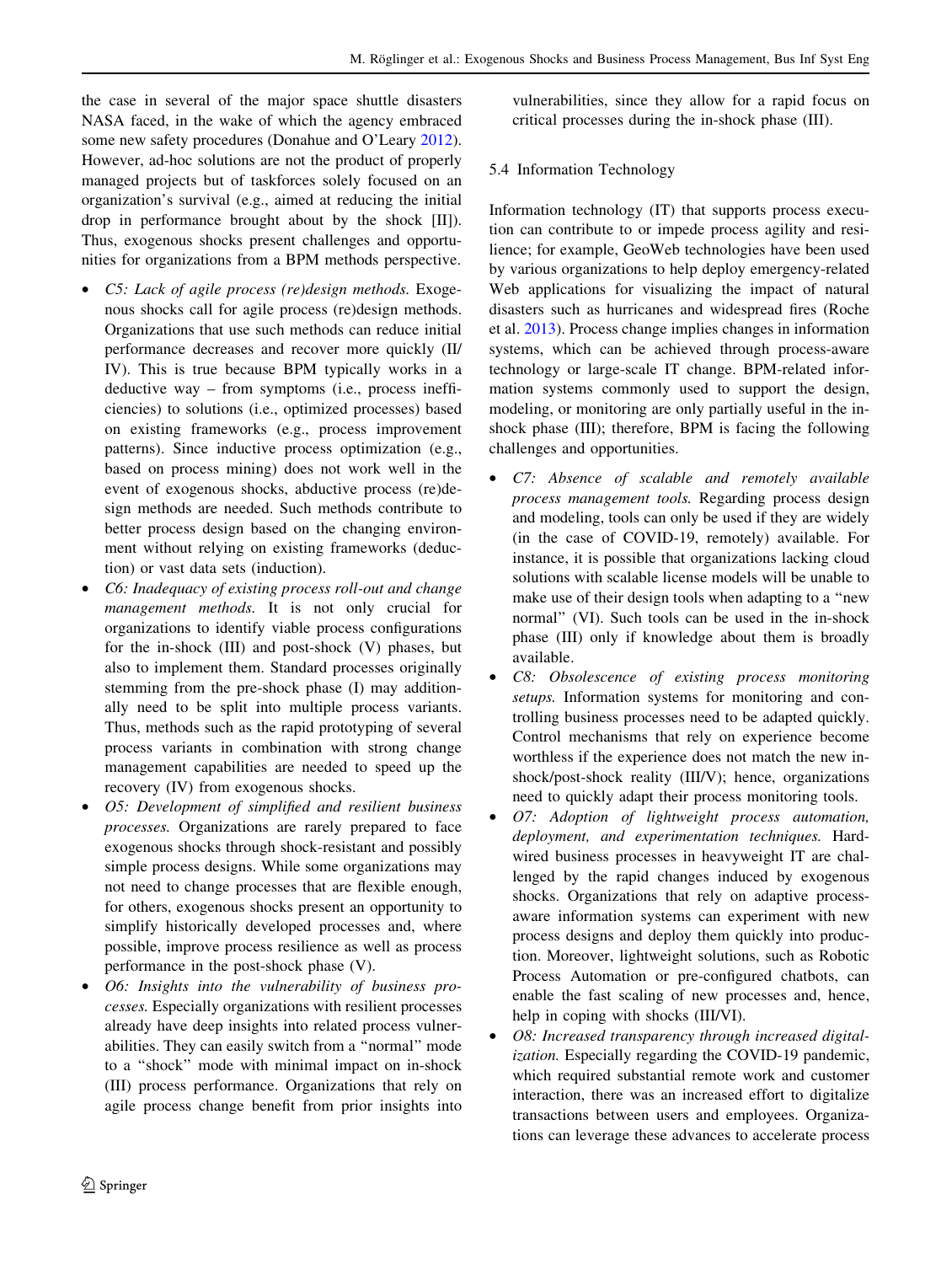digitalization; for example, by using data-driven process technology to quickly improve in-shock processes and achieve or even surpass pre-shock performance  $(IV/V)$ .

### 5.5 People

Exogenous shocks are not only a challenge to organizations at large but also to process participants (including process managers); for instance, human resources managers of companies affected by the attacks of September 11, 2001, had to make potentially existence-threatening decisions regarding moving work locations and/or hiring additional staff to ensure stable operations (Sayegh et al. [2004\)](#page-17-0). In such cases, people need to rapidly find and sustain new ways of working, which places employees under pressure, since training for and during exogenous shocks is often not possible. Thus, exogenous shocks present BPM with challenges and opportunities from a people-oriented perspective.

- C9: Absence of scalable process training concepts. In many organizations, BPM skills tend to be centralized (e.g., in process centers of excellence), but to cope with shocks, BPM skills need to be distributed across organizations and process change needs to be empowered (Kaplan et al. [2020](#page-15-0)). Moreover, the implementation of new processes requires employees to acquire new skills and adapt to changing roles. Accordingly, providing continuous and comprehensive process guidance that enables process participants to quickly adapt to new or changed processes in the in-shock and postshock (III/V) phases is challenging.
- C10: High individual stress owing to misaligned business processes, reset of experience curve effects, and communication overload. Especially in an environment of decentralized process change, interfaces between processes may be misaligned; hence, leadership needs to reduce individuals' job strain when processes do not work seamlessly in the in-shock and post-shock (III/V) phases. Particularly when transitioning to the post-shock phase (IV), organizations should employ change management initiatives to ensure that people do not revert to old habits. Only then can organizations reach higher levels of performance after the shock than before the shock (V).
- O9: Scaling of organization-wide process thinking and digital literacy. BPM practitioners have an opportunity to increase the digital literacy of employees due to the wider adoption of digital technologies and processaware information systems. This unprecedented openness toward (emerging) digital technologies and the

acquired literacy can catalyze further process digitalization after a shock (V).

- O10: Leveraging the creative potential of employees for process improvement. In response to exogenous shocks, organizations have a unique opportunity to harvest the creative potential of employees for improving their business processes. Employees' efforts to "make things work" in the in-shock phase (III) and the corresponding potential for positive deviance can be disseminated within organizations.
- 5.6 Culture

Organizational and BPM culture becomes strained by an exogenous shock. For instance, the fundamental shift in the smartphone market due to the introduction of the iPhone in 2007 caused widespread fear and a disconnect between top and middle management at Nokia (Vuori and Huy [2016\)](#page-17-0). A culture of high commitment to existing but obsolete objectives may cause problems if an exogenous shock occurs, while commitment to measures for coping with the shock is important; hence, BPM practitioners face challenges and opportunities regarding BPM culture.

- C11: Potential deprioritization of customer orientation at the expense of internal shock management. When organizations focus too greatly on securing their own survival in the in-shock phase (III), interactions with partners and especially customers may suffer. In this regard, a BPM culture dedicated to customer orientation is highly desirable. Organizations need to ensure that the deprioritization of customer orientation – if needed at all – is a temporary and conscious decision.
- C12: Necessity to effectively unlearn existing business processes. Process change can benefit from a healthy level of process commitment and the corresponding ability to unlearn past routines during a shock (III). However, process commitment should not focus only on as-is processes, but also on achieving overall process goals. In times of exogenous shocks (II/III), an overcommitment to, and reliance on, existing processes may prove to be a liability for organizations by causing a sharp decrease in process performance and, potentially, leading to the demise of the organizations.
- O11: Utilization of the shock experience as a foundation for future radical process changes. From a cultural perspective, an exogenous shock might be a good "burning platform" for future radical process change. Based on previously experienced exogenous shocks, process managers can refer to changes made because of the shock whenever the feasibility of future process changes is challenged in the post-shock phase (V).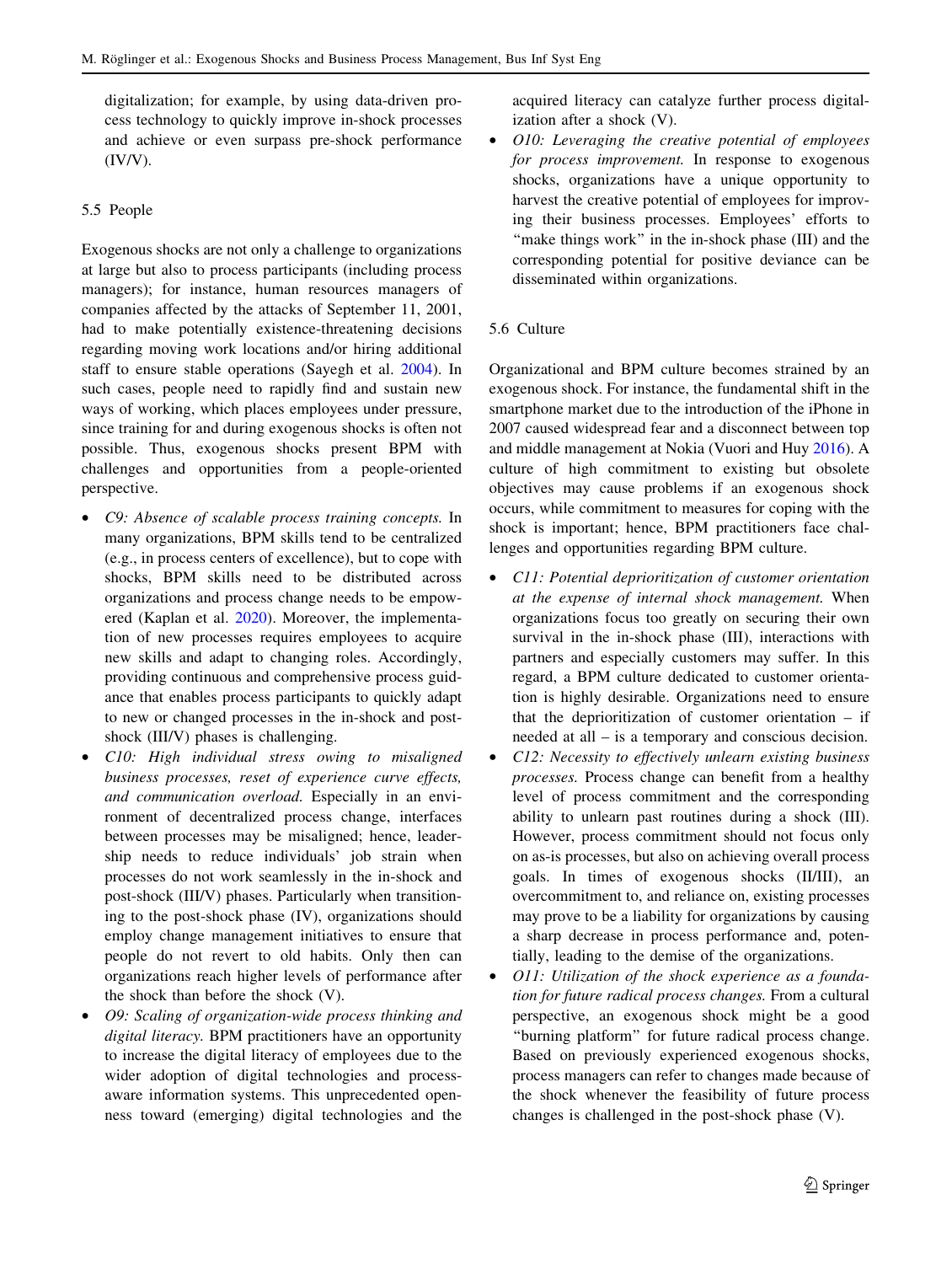<span id="page-11-0"></span>• O12: Transition toward a results-oriented culture of trust with improved work–life balance. During the COVID-19 pandemic, organizations had an opportunity to change from an attendance-oriented culture toward a results-oriented culture. While such transitions pose challenges for both line and process managers in leading people, they also provide opportunities to explore new and hopefully better ways of working with an improved work–life balance (e.g., working from home).

#### 6 Discussion

We now discuss the identified challenges and opportunities against the literature from BPM and related domains. Thereby, we point to opportunities for advancing both BPM research and research related to the management of exogenous shocks as well as their symbiotic relationship. We specifically get back to corresponding concepts introduced in Sect. [2.](#page-1-0) Just like the challenges and opportunities, this section is structured according to the six core elements of BPM.

#### 6.1 Strategic Alignment

As for the core element strategic alignment, BPM has the potential to complement organizational resilience through a process-based approach (O2). Some research initiatives already aim at investigating the connection between resilience and information systems in general (Müller et al. [2013\)](#page-16-0) with the intersection of BPM and resilience also being explored (Zahoransky et al. [2015](#page-18-0); Antunes and Mourão [2011\)](#page-14-0). BPM research should build on such works to establish guidance regarding the identification and assessment of critical processes in line with corporate strategy, which should be resilient to sustain essential organizational functions in the event of exogenous shocks. In this regard, examining established approaches related to process prioritization can be very valuable in determining processes' criticality both individually and based on their interconnectedness (Lehnert et al. [2018;](#page-16-0) Kreuzer et al. [2020\)](#page-16-0).

In the wake of exogenous shocks, established business strategies and processes can become obsolete (C1). Hence, organizations may need to re-evaluate the maturity of their BPM capabilities. Building upon prior publications (e.g., Poeppelbuss et al. [2015](#page-16-0)), BPM research should guide organizations in developing capabilities to achieve a new BPM/strategy fit. Moreover, organizations experience dysfunctional processes and must balance between a swift recovery of core processes and the development of longterm process improvement strategies to address the medium- and long-term impact of shocks. The magnitude of shock effects across all phases is an important context factor for prioritizing process improvement initiatives (C2). Therefore, research on process performance metrics should be geared toward exogenous shocks and reflect strategic priorities (Van Looy and Shafagatova [2016;](#page-17-0) Estrada-Torres et al. [2019\)](#page-15-0). Moreover, BPM research should help organizations explore value propositions that fit the ''new normal'' (O1) in the post-shock phase. Related approaches may build on existing process-led value propositions (e.g., Johannsen [2018\)](#page-15-0) as well as on findings from explorative BPM to guide the derivation of new value propositions (Grisold et al. [2021](#page-15-0)).

### 6.2 Governance

Our results have several implications from a governance perspective. To begin with, exogenous shocks require switching between context-sensitive governance models that consider external and internal factors (C4, O3). As outlined in Sect. [2](#page-1-0), such an approach requires an understanding of different types of exogenous shocks. For example, while shocks such as the Fukushima nuclear disaster had a major impact, the duration and nature of that shock differ greatly from that of the COVID-19 pandemic. In this regard, BPM research can build upon existing typologies of crises, e.g., from Kuipers and Welsh [\(2017](#page-16-0)), to distill shock archetypes requiring similar BPM approaches. Moreover, the phase model from Fig. [2](#page-6-0) is also context-sensitive, meaning that the magnitude and duration of effects depend on internal and external factors (e.g., an organization already operating in a highly uncertain environment may respond better to shocks). In this regard, context-aware BPM has been recognized as an important topic area and extensively studied (vom Brocke et al. [2015](#page-17-0); vom Brocke et al. [2021a](#page-17-0); Santoro et al. [2017\)](#page-17-0). BPM research should extend this idea to identify contextual factors relevant for exogenous shocks and investigate their influence on BPM and process governance (Kerpedzhiev et al. [2020](#page-15-0)). By identifying context-sensitive BPM governance models depending on shock archetypes, BPM can also contribute to extending and operationalizing crisis response according to established disaster taxonomies and typologies (Kuipers and Welsh [2017](#page-16-0); Björck [2016\)](#page-14-0).

In terms of the need for new governance setups in the context of exogenous shocks (C3), understanding the relationship between process flexibility and organizational resilience is key. Even though flexibility and resilience are not identical concepts, current research on resilience shows that both concepts are positively linked (Duchek [2020](#page-15-0); Karman [2020\)](#page-15-0). In this regard, BPM must clarify the role of workarounds and process deviance, which have received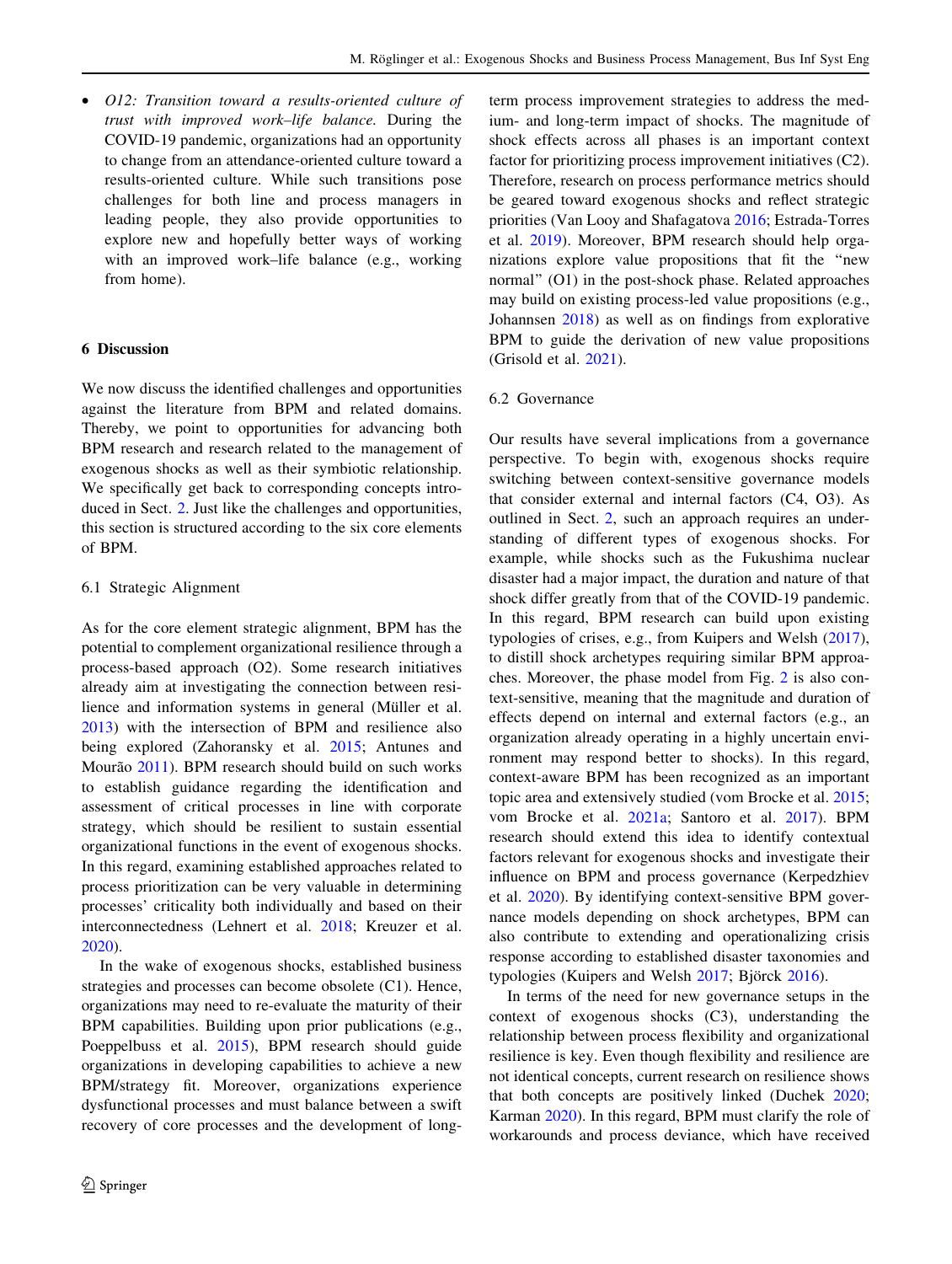significant attention in recent BPM research (König et al. [2018;](#page-16-0) Alter [2014;](#page-14-0) Beerepoot et al. [2019](#page-14-0); Weinzierl et al. [2021\)](#page-18-0). One of the identified opportunities relevant to BPM governance is the occurrence of positive deviance, which should be identified and scaled (O10). However, without clear guidance deviance entails risks. Thus, BPM research should develop frameworks that examine appropriate conditions, processes, and levels of deviance in the context of exogenous shocks.

### 6.3 Methods

The challenges and opportunities related to the core element methods imply that BPM should extend its methodological base to appropriately cover exogenous shocks. As mentioned, the priority in dealing with exogenous shocks is given to the immediate organizational response and maintaining business continuity. Business continuity research has not only recognized the need to enhance the preparedness for incidents but also to support organizations in responding to them (Niemimaa [2015\)](#page-16-0). Translated to the BPM context, organizations need to take quick actions in the in-shock phase to address nonfunctional processes and critical process performance. This entails the need for agile BPM approaches, methods, and systems that allow for bottom-up design, implementation, and rollout of new processes (C5) as well as to support change management initiatives (C6). Thus, existing research on agile BPM methods should be extended to the use case of short-term handling of exogenous shocks (Thiemich and Puhlmann [2013\)](#page-17-0). In addition, BPM must support organizations in resource allocation and decision-making regarding balancing short-term emergency handling and far-reaching, strategic process change (C2). Thereby, established ideas in BPM research such as process project portfolio management as a means to balance process improvement and BPM capability development (Lehnert et al. [2017\)](#page-16-0) can be adopted to the case of exogenous shocks.

As for the design of resilient processes (O5), actionable process-based mechanisms that enable process resilience are needed (e.g., Antunes [2010](#page-14-0)). Such mechanisms could build upon existing works regarding process flexibility and enable integrating redundant/alternative process paths for critical processes. Thereby, as mentioned in Sect. [2](#page-1-0), flexibility-by-design and flexibility-by-deviation are of interest in enhancing the resilience of business processes at designand run-time (Schonenberg et al. [2008](#page-17-0)). By using business processes as the unit of analysis, BPM can contribute to instrumentalizing organizational resilience – a challenge, which has been recognized in the corresponding research stream (Annarelli and Nonino [2016\)](#page-14-0).

Finally, existing approaches in measuring resilience (Chen et al. [2021](#page-15-0)) can be strengthened through a BPM lens to achieve real-time process resilience monitoring and an appropriate ex-post evaluation (O6). The latter could be supported by process mining methods, which deliver insights into process vulnerabilities based on event log data (Koslowski et al. [2013](#page-16-0)).

### 6.4 Information Technology

Our results also have implications on IT-related BPM topics. In conjunction with the opportunity regarding process automation (O7), BPM research should address the potential of digital technologies for dealing with sudden and unexpected events. Some research initiatives initiated in the wake of the COVID-19 pandemic show promising results regarding the potential of digital technologies in enhancing organizational resilience (Syed et al. [2020](#page-17-0); Marques da Rosa et al. [2021](#page-16-0); Marcucci et al. [2021](#page-16-0); Kregel et al. [2021\)](#page-16-0). In the context of BPM, digital technologies can help make processes more responsive and potentially more predictive regarding changing external conditions. Therefore, BPM research should build on existing initiatives regarding the exploration of the opportunities offered by digital technologies (Denner et al. [2018\)](#page-15-0), specifically in enhancing real-time monitoring and prediction of disruptions as well as process transparency (C8, O8) (e.g., Ivanov and Dolgui [2021\)](#page-15-0).

Further, rapid process change resulting from exogenous shocks requires flexible IT architectures (C7). In this regard, process-aware information systems have already been researched with a focus on flexibility and the handling of declarative process models (Reichert and Weber [2012](#page-16-0); Di Ciccio et al. [2017\)](#page-15-0). Research on such systems could be informed by works on high reliability organizations, which address the ''frame problem'' concerning the inability of algorithms to adapt to conditions outside their developers' cognitive frame (Salovaara et al. [2019\)](#page-17-0) and in general have the ability to reduce process agility (Plattfaut and Borghoff [2022](#page-16-0)). At the same time, exploring the development and validation of process-aware information systems considering existing frameworks for resilient BPM (e.g., Antunes and Mourão  $2011$ ) can help better understand the role of IT in crisis management (Sakurai and Murayama [2019\)](#page-17-0).

### 6.5 People

From a people perspective, BPM research should first evaluate the possibility of transferring skill portfolios as well as communication and training models (C9) from the human resources and emergency management domains. Second, BPM can help structure and sustain organizational learning efforts. In this regard, works on organizational learning in the context of crises (e.g., Antonacopoulou and Sheaffer [2014](#page-14-0)) can be combined with approaches at the intersection of knowledge management and BPM (e.g.,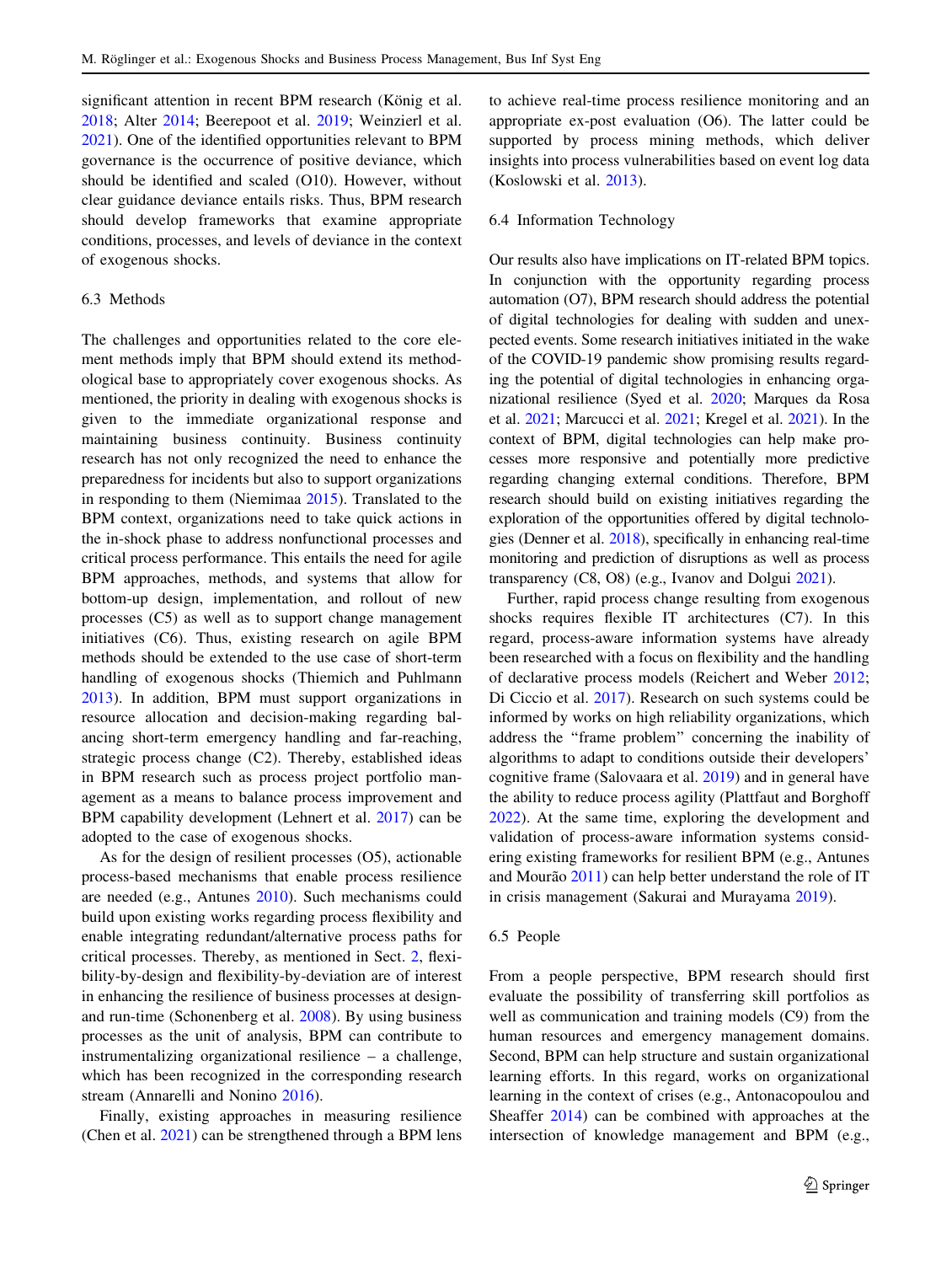<span id="page-13-0"></span>Jung et al. [2007;](#page-15-0) Choi et al. [2004](#page-15-0)) to provide guidance for fast organizational learning and knowledge dissemination in the case of exogenous shocks. Thereby, BPM also has the potential to provide a systematic approach to learning and ensure that shock-related knowledge including newly acquired competencies (O9) remain available in the postshock phase.

Apart from the implications on training and knowledge management, facing non-functional processes may put employees under pressure (C10). In this respect, the pivotal role of HRD has been recognized in guiding organizations through crises (Wang et al. [2009\)](#page-18-0). Therefore, BPM research should evaluate how to adapt results from HRD, such as leadership behavioral patterns and styles, thus contributing to shaping requirements for process leaders in times of exogenous shocks (Dirani et al. [2020;](#page-15-0) Bowers et al. [2017\)](#page-14-0).

### 6.6 Culture

In terms of culture, BPM and crisis management research alike should examine to what extent established BPM cultural values (i.e., customer orientation, excellence, respon-sibility, and teamwork (Schmiedel et al. [2015\)](#page-17-0)) are neglected, strengthened, or substituted in the event of exogenous shocks (C11). This also holds true for additional more specific values, beliefs, and experiences relevant during and in the aftermath of exogenous shocks (e.g., willingness to innovate, attitude to errors, trust in data, prioritization of employees' well-being) (O12). BPM research should also investigate the extent to which these values and beliefs are sustained after a shock and deliver insights into their integration into a ''new normal'' culture to boost post-shock process performance. As an example, exogenous shocks can trigger increased mindfulness about the fit of existing processes in the context of external changes, which in turn boosts an organization's intrinsic process-related flexibility (Baiyere et al. [2020](#page-14-0)). Finally, transferring approaches from organizational unlearning can prove useful in shaping a process culture open and willing to drop existing routines (C12) (Tsang and Zahra [2008](#page-17-0)). Organizational unlearning and similar approaches related to reassessing learned and established routines can also be beneficial in communicating and implementing future radical process changes independent of exogenous shocks (O11), e.g., in light of digital innovation (Mendling et al. [2020\)](#page-16-0).

On top of the afore-mentioned implications regarding the core elements of BPM, we also pose that BPM research should explore specific shock-related capabilities. Current research has shown that transformative phenomena such as digitalization require novel BPM capabilities (Kerpedzhiev et al. [2020\)](#page-15-0). Most likely, this holds true for exogenous shocks as well. Hence, more research is needed to identify which existing and additional BPM capabilities are required to cope with exogenous shocks across all phases successfully. To that end, the phase model presented in Fig. [2](#page-6-0), together with the six core elements of BPM, form a matrix-like structure that may guide researchers in identifying new BPM capabilities related to exogenous shocks.

As an overarching insight, it has become evident that BPM and crisis management can considerably benefit from one another in manifold areas. In line with the propositions in the recent call for the establishment of process science (vom Brocke et al. [2021b](#page-17-0)), we pose that business processes can serve as a reasonable lens for understanding, analyzing, and managing organizational change induced by exogenous shocks. Therefore, we encourage the BPM, crisis management, and related research communities such as organizational resilience and high reliability organizations to evaluate specific opportunities for cross-discipline knowledge transfer but also to leverage corresponding synergies.

### 7 Conclusion

In this research note, we set out to explore the intersection of BPM and exogenous shocks. Although exogenous shocks and related terms are extensively covered in other disciplines, they have not yet been addressed by BPM research, which has focused on other kinds of process change. However, since exogenous shocks can disrupt an organization's context, strategy, and processes, they are highly relevant from a BPM perspective. Against this backdrop, we conceptualized the interplay of exogenous shocks and BPM in terms of their effects on overall process performance. Thereafter, we identified related challenges and opportunities for BPM and discussed these findings against the current BPM and related literature.

Like any other work, ours is beset with limitations that future research needs to be aware of. First, the presented challenges and opportunities were derived from the individual input of BPM researchers. While we cannot formally claim completeness and validity of our results, our approach is aligned with common standards and guidelines in conducting qualitative research. Nevertheless, future research should engage in exploring challenges and opportunities more rigorously (e.g., using exploratory interviews, case studies, or the Delphi method). Future research may also involve BPM practitioners, as this research note only covers the perspective of BPM scholars. Second, although we deliberately abstracted from specific exogenous shocks, we cannot exclude that our results are biased toward the COVID-19 pandemic, which was omnipresent when the research was conducted. While we believe that the presented challenges and opportunities are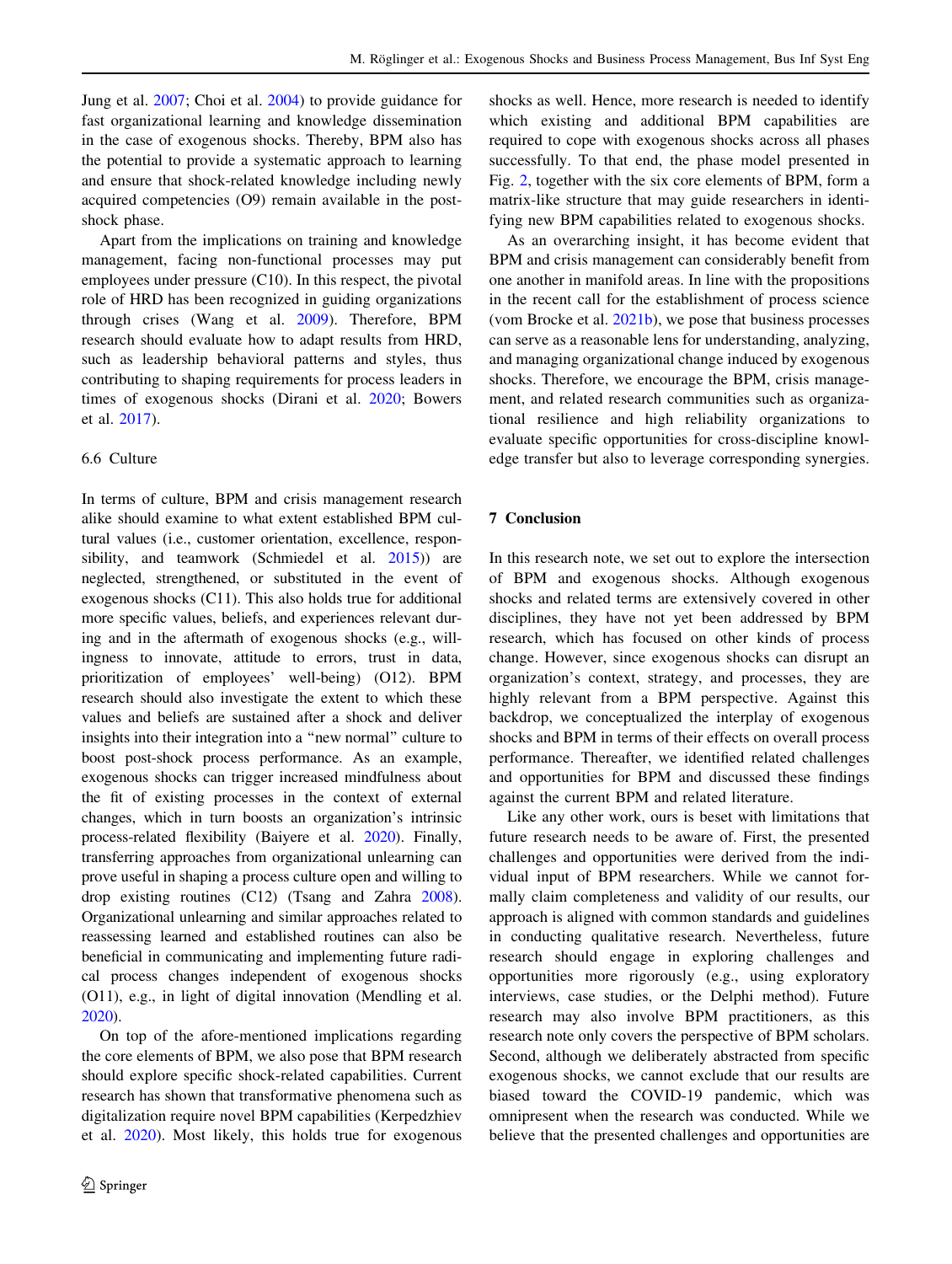<span id="page-14-0"></span>relevant beyond the COVID-19 pandemic, other shocks may entail new challenges or opportunities. For this reason, it is vital for future research to investigate the underlying mechanics of the effects presented in this research note and generalize them to allow for a comprehensive understanding of exogenous shocks. Finally, the relationship of exogenous shocks and overall process performance we outline in Sect. [4](#page-5-0) was intended to serve as a foundation for the identification of challenges and opportunities. Consequently, it represents only typical effects of shocks on process performance discussed in the literature. Naturally, these effects including moderating factors need to be studied in more detail and backed by empirical works. This would also enable the identification of salient issues within the presented challenges and opportunities and empower researchers from disciplines related to crisis management to leverage possibilities for the integration of BPM-centered approaches.

By providing an initial conceptualization of the interplay of BPM and exogenous shocks as well as by presenting and discussing related challenges and opportunities, we hope our results stimulate a communitywide discussion on a hitherto neglected but highly relevant type of process change. In accordance with the topics discussed in Sect. [6,](#page-11-0) we call for more research located at the intersection of BPM and exogenous shocks. In light of currently aggravating global crises (e.g., climate crisis, rising geopolitical tensions), we believe that BPM research should not only understand the effects of exogenous shocks on business processes but also provide practitioners with guidance on how to mitigate shock-related challenges and leverage related opportunities throughout all phases of their management.

Funding Open Access funding enabled and organized by Projekt DEAL.

Open Access This article is licensed under a Creative Commons Attribution 4.0 International License, which permits use, sharing, adaptation, distribution and reproduction in any medium or format, as long as you give appropriate credit to the original author(s) and the source, provide a link to the Creative Commons licence, and indicate if changes were made. The images or other third party material in this article are included in the article's Creative Commons licence, unless indicated otherwise in a credit line to the material. If material is not included in the article's Creative Commons licence and your intended use is not permitted by statutory regulation or exceeds the permitted use, you will need to obtain permission directly from the copyright holder. To view a copy of this licence, visit [http://creativecommons.](http://creativecommons.org/licenses/by/4.0/) [org/licenses/by/4.0/.](http://creativecommons.org/licenses/by/4.0/)

#### References

- Alter S (2014) Theory of workarounds. Commun Assoc Inf Syst. <https://doi.org/10.17705/1CAIS.03455>
- Annarelli A, Nonino F (2016) Strategic and operational management of organizational resilience: current state of research and future directions. Omega 62:1–18. [https://doi.org/10.1016/j.omega.](https://doi.org/10.1016/j.omega.2015.08.004) [2015.08.004](https://doi.org/10.1016/j.omega.2015.08.004)
- Antonacopoulou EP, Sheaffer Z (2014) Learning in crisis. J Manag Inq 23(1):5–21. <https://doi.org/10.1177/1056492612472730>
- Antunes P (2010) BPM and exception handling: focus on organizational resilience. IEEE Trans Syst Man Cybern, Part C 41(3):383–392. <https://doi.org/10.1109/TSMCC.2010.2062504>
- Antunes P, Mourão H (2011) Resilient business process management: framework and services. Expert Syst Appl 38(2):1241–1254. <https://doi.org/10.1016/j.eswa.2010.05.017>
- Baiyere A, Salmela H, Tapanainen T (2020) Digital transformation and the new logics of business process management. Eur J Inf Syst 29(3):238–259. [https://doi.org/10.1080/0960085X.2020.](https://doi.org/10.1080/0960085X.2020.1718007) [1718007](https://doi.org/10.1080/0960085X.2020.1718007)
- Becker J, Niehaves B (2007) Epistemological perspectives on IS research: a framework for analysing and systematizing epistemological assumptions. Inf Syst J 17(2):197–214. [https://doi.org/](https://doi.org/10.1111/j.1365-2575.2007.00234.x) [10.1111/j.1365-2575.2007.00234.x](https://doi.org/10.1111/j.1365-2575.2007.00234.x)
- Beerepoot I, van de Weerd I, Reijers HA (2019) Business process improvement activities: differences in organizational size, culture, and resources. In: Hildebrandt T (ed) Business process management. In: Proceedings of the 17th international conference BPM 2019, Vienna. Springer, Cham, pp 402–418
- Beverungen D (2014) Exploring the interplay of the design and emergence of business processes as organizational routines. Bus Inf Syst Eng 6(4):191–202. [https://doi.org/10.1007/s12599-014-](https://doi.org/10.1007/s12599-014-0335-3) [0335-3](https://doi.org/10.1007/s12599-014-0335-3)
- Beverungen D, Buijs JCAM, Becker J, Di Ciccio C, van der Aalst WMP, Bartelheimer C, vom Brocke J, Comuzzi M, Kraume K, Leopold H, Matzner M, Mendling J, Ogonek N, Post T, Resinas M, Revoredo K, del-Rı´o-Ortega A, La Rosa M, Santoro FM, Solti A, Song M, Stein A, Stierle M, Wolf V, (2020) Seven paradoxes of business process management in a hyper-connected world. Bus Inf Syst Eng. [https://doi.org/10.1007/s12599-020-](https://doi.org/10.1007/s12599-020-00646-z) [00646-z](https://doi.org/10.1007/s12599-020-00646-z)
- Björck A (2016) Crisis typologies revisited: an interdisciplinary approach. Central Eur Bus Rev 5(3):25–37. [https://doi.org/10.](https://doi.org/10.18267/j.cebr.156) [18267/j.cebr.156](https://doi.org/10.18267/j.cebr.156)
- Bowers MR, Hall JR, Srinivasan MM (2017) Organizational culture and leadership style: the missing combination for selecting the right leader for effective crisis management. Bus Horizons 60(4):551–563. <https://doi.org/10.1016/j.bushor.2017.04.001>
- Broekema W, van Kleef D, Steen T (2017) What factors drive organizational learning from crisis? Insights from the Dutch food safety services' response to four veterinary crises. J Conting Crisis Manag 25(4):326–340. [https://doi.org/10.1111/1468-5973.](https://doi.org/10.1111/1468-5973.12161) [12161](https://doi.org/10.1111/1468-5973.12161)
- de Bruin T, Rosemann M (2007) Using the Delphi technique to identify BPM capability areas. In: 18th Australasian conference on information systems, Toowoomba. [https://aisel.aisnet.org/](https://aisel.aisnet.org/acis2007/42) [acis2007/42](https://aisel.aisnet.org/acis2007/42)
- Bundy J, Pfarrer MD, Short CE, Coombs WT (2017) Crises and crisis management: integration, interpretation, and research development. J Manag 43(6):1661–1692. [https://doi.org/10.1177/](https://doi.org/10.1177/0149206316680030) [0149206316680030](https://doi.org/10.1177/0149206316680030)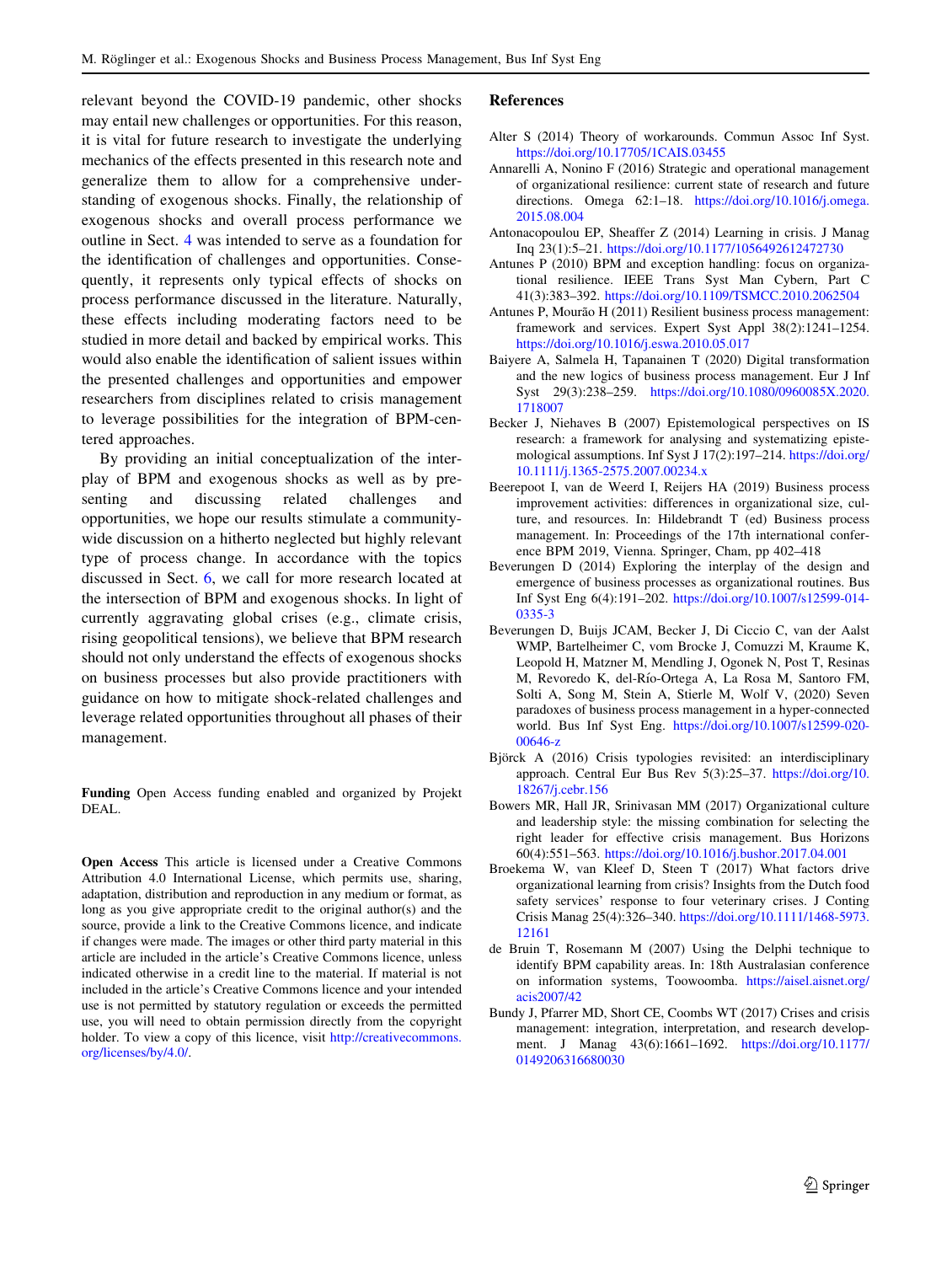- <span id="page-15-0"></span>Butler T (1998) Towards a hermeneutic method for interpretive research in information systems. J Inf Technol 13(4):285–300. <https://doi.org/10.1057/jit.1998.7>
- Cerullo V, Cerullo MJ (2004) Business continuity planning: a comprehensive approach. Inf Syst Manag 21(3):70–78. [https://](https://doi.org/10.1201/1078/44432.21.3.20040601/82480.11) [doi.org/10.1201/1078/44432.21.3.20040601/82480.11](https://doi.org/10.1201/1078/44432.21.3.20040601/82480.11)
- Chakrabarti A (2015) Organizational adaptation in an economic shock: the role of growth reconfiguration. Strateg Manag J 36(11):1717–1738. <https://doi.org/10.1002/smj.2309>
- Chakraborty I, Maity P (2020) COVID-19 outbreak: migration, effects on society, global environment and prevention. Sci Total Environ. <https://doi.org/10.1016/j.scitotenv.2020.138882>
- Chen Y, Wang Y, Nevo S, Jin J, Wang L, Chow WS (2014) IT capability and organizational performance: the roles of business process agility and environmental factors. Eur J Inf Syst 23(3):326–342. <https://doi.org/10.1057/ejis.2013.4>
- Chen R, Xie Y, Liu Y (2021) Defining, conceptualizing, and measuring organizational resilience: a multiple case study. Sustain 13(5):2517. <https://doi.org/10.3390/su13052517>
- Choi I, Jung J, Sung M (2004) A framework for the integration of knowledge management and business process management. Int J Innov Learn 1(4):399. <https://doi.org/10.1504/IJIL.2004.005500>
- Corbo L, Pirolo L, Rodrigues V (2018) Business model adaptation in response to an exogenous shock. Int J Eng Bus Manag. [https://](https://doi.org/10.1177/1847979018772742) [doi.org/10.1177/1847979018772742](https://doi.org/10.1177/1847979018772742)
- Dalkey N, Helmer O (1963) An experimental application of the Delphi method to the use of experts. Manag Sci 9(3):458–467. <https://doi.org/10.1287/mnsc.9.3.458>
- Davenport TH (1997) Process innovation: reengineering work through information technology. Harvard Business School Press, Boston
- Denner M-S, Püschel LC, Röglinger M (2018) How to exploit the digitalization potential of business processes. Bus Inf Syst Eng 60(4):331–349. <https://doi.org/10.1007/s12599-017-0509-x>
- Di Ciccio C, Maggi FM, Montali M, Mendling J (2017) Resolving inconsistencies and redundancies in declarative process models. Inf Syst 64(4):425–446. <https://doi.org/10.1016/j.is.2016.09.005>
- Dirani KM, Abadi M, Alizadeh A, Barhate B, Garza RC, Gunasekara N, Ibrahim G, Majzun Z (2020) Leadership competencies and the essential role of human resource development in times of crisis: a response to Covid-19 pandemic. Hum Resour Dev Int 23(4):380–394. <https://doi.org/10.1080/13678868.2020.1780078>
- Doern R, Williams N, Vorley T (2019) Special issue on entrepreneurship and crises: business as usual? An introduction and review of the literature. Entrepreneurship Reg Dev 31(5–6):400–412. <https://doi.org/10.1080/08985626.2018.1541590>
- Donahue AK, O'Leary R (2012) Do shocks change organizations? The case of NASA. J Publ Admin Res Theor 22(3):395–425. <https://doi.org/10.1093/jopart/mur034>
- Duchek S (2020) Organizational resilience: a capability-based conceptualization. Bus Res 13(1):215–246. [https://doi.org/10.](https://doi.org/10.1007/s40685-019-0085-7) [1007/s40685-019-0085-7](https://doi.org/10.1007/s40685-019-0085-7)
- Dumas M, La Rosa M, Mendling J, Reijers HA (2018) Fundamentals of business process management. Springer, Heidelberg
- Estrada-Torres B, Richetti PHP, del-Río-Ortega A, Baião FA, Resinas M, Santoro FM, Ruiz-Cortés A (2019) Measuring performance in knowledge-intensive processes. ACM Trans Internet Technol 19(1):1–26. <https://doi.org/10.1145/3289180>
- Fedorowicz J, Gogan JL, Ray AW (2004) The ecology of interorganizational information sharing. J Int Inf Manag 13(2): 1
- Fridgen G, Stepanek C, Wolf T (2015) Investigation of exogenous shocks in complex supply networks – a modular Petri Net approach. Int J Prod Res 53(5):1387–1408. [https://doi.org/10.](https://doi.org/10.1080/00207543.2014.942009) [1080/00207543.2014.942009](https://doi.org/10.1080/00207543.2014.942009)
- Geithner T (2003) Fund assistance for countries facing exogenous shocks. Policy Development and Review Department. [https://](https://www.imf.org/external/np/pdr/sustain/2003/080803.pdf)

[www.imf.org/external/np/pdr/sustain/2003/080803.pdf.](https://www.imf.org/external/np/pdr/sustain/2003/080803.pdf) Accessed 2021-02-23

- Gersick CJG (1991) Revolutionary change theories: a multilevel exploration of the punctuated equilibrium paradigm. Acad Manag Rev 16(1):10–36. [https://doi.org/10.5465/amr.1991.](https://doi.org/10.5465/amr.1991.4278988) [4278988](https://doi.org/10.5465/amr.1991.4278988)
- Gibb F, Buchanan S (2006) A framework for business continuity management. Int J Inf Manag 26(2):128–141. [https://doi.org/10.](https://doi.org/10.1016/j.ijinfomgt.2005.11.008) [1016/j.ijinfomgt.2005.11.008](https://doi.org/10.1016/j.ijinfomgt.2005.11.008)
- Gilbert C, Eyring M, Foster RN (2012) Two routes to resilience. Harv Bus Rev 90(12):65–73
- Glaser BG (1978) Theoretical sensitivity. Mill Valley Sociology Press, Mill Valley
- Grisold T, Groß S, Stelzl K, vom Brocke J, Mendling J, Röglinger M, Rosemann M (2021) The Five Diamond Method for explorative business process management. Bus Inf Syst Eng 8(1):21. [https://](https://doi.org/10.1007/s12599-021-00703-1) [doi.org/10.1007/s12599-021-00703-1](https://doi.org/10.1007/s12599-021-00703-1)
- Grisold T, Gross S, Röglinger M, Stelzl K, vom Brocke J (2019) Exploring explorative BPM - setting the ground for future research. In: Hildebrandt T (ed) Business process management. Proceedings of the 17th International Conference BPM 2019, Vienna. Springer, Cham, pp 23–31
- Gruszczynski L (2020) The COVID-19 pandemic and international trade: temporary turbulence or paradigm shift? Eur J Risk Regul 11(2):337–342. <https://doi.org/10.1017/err.2020.29>
- Guan D, Wang D, Hallegatte S, Davis SJ, Huo J, Li S, Bai Y, Lei T, Xue Q, Coffman D, Cheng D, Chen P, Liang X, Xu B, Lu X, Wang S, Hubacek K, Gong P (2020) Global supply-chain effects of COVID-19 control measures. Nat Hum Behav 4(6):577–587. <https://doi.org/10.1038/s41562-020-0896-8>
- Hammer M (2015) What is business process management? In: vom Brocke J, Rosemann M (eds) Handbook on business process management 1. Springer, Heidelberg, pp 3–16
- Hammer M, Champy J (2006) Reengineering the corporation: a manifesto for business revolution. Collins, New York
- Hillmann J, Guenther E (2021) Organizational resilience: a valuable construct for management research? Int J Manag Rev 23(1):7–44. <https://doi.org/10.1111/ijmr.12239>
- Ivanov D, Dolgui A (2021) A digital supply chain twin for managing the disruption risks and resilience in the era of Industry 4.0. Prod Plan Control 32(9):775–788. [https://doi.org/10.1080/09537287.](https://doi.org/10.1080/09537287.2020.1768450) [2020.1768450](https://doi.org/10.1080/09537287.2020.1768450)
- Johannsen FA (2018) Process-related value propositions of enterprise social media use for the external communication with end consumers. Bus Process Manag J 24(1):183–215. [https://doi.org/](https://doi.org/10.1108/BPMJ-03-2016-0049) [10.1108/BPMJ-03-2016-0049](https://doi.org/10.1108/BPMJ-03-2016-0049)
- Jung J, Choi I, Song M (2007) An integration architecture for knowledge management systems and business process management systems. Comput Ind 58(1):21–34. [https://doi.org/10.1016/](https://doi.org/10.1016/j.compind.2006.03.001) [j.compind.2006.03.001](https://doi.org/10.1016/j.compind.2006.03.001)
- Kantur D, İşeri-Say A (2012) Organizational resilience: a conceptual integrative framework. J Manag Organ 18(6):762–773. [https://](https://doi.org/10.5172/jmo.2012.18.6.762) [doi.org/10.5172/jmo.2012.18.6.762](https://doi.org/10.5172/jmo.2012.18.6.762)
- Kaplan RS, Leonard HB, Mikes A (2020) The risks you can't foresee: what to do when there's no playbook. Harv Bus Rev. [https://hbr.](https://hbr.org/2020/11/the-risks-you-cant-foresee) [org/2020/11/the-risks-you-cant-foresee](https://hbr.org/2020/11/the-risks-you-cant-foresee). Accessed 11 Mar 2021
- Karman A (2020) Flexibility, coping capacity and resilience of organizations: between synergy and support. J Organ Change Manag 33(5):883–907. <https://doi.org/10.1108/JOCM-10-2019-0305>
- Kerpedzhiev GD, König UM, Röglinger M, Rosemann M (2020) An exploration into future business process management capabilities in view of digitalization. Bus Inf Syst Eng. [https://doi.org/10.](https://doi.org/10.1007/s12599-020-00637-0) [1007/s12599-020-00637-0](https://doi.org/10.1007/s12599-020-00637-0)
- Khan H, Vasilescu LG, Khan A (2008) Disaster management cycle a theoretical approach. Manag Mark J 6(1):43–50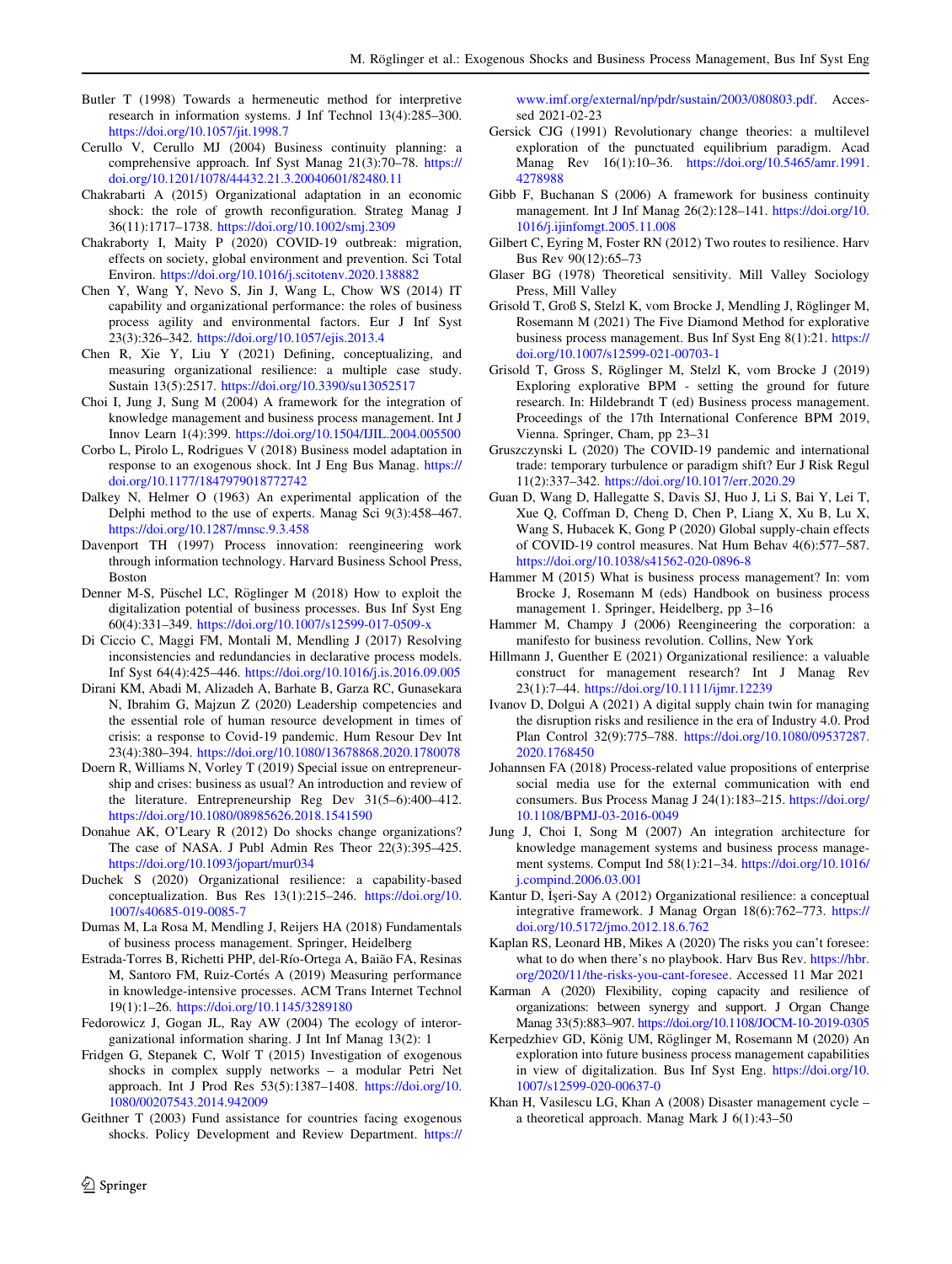- <span id="page-16-0"></span>Kilian L (2008) Exogenous oil supply shocks: how big are they and how much do they matter for the U.S. economy? Rev Econ Stat 90(2):216–240. <https://doi.org/10.1162/rest.90.2.216>
- König UM, Linhart A, Röglinger M (2018) Why do business processes deviate? Results from a Delphi study. Bus Res 12(2):425–453. <https://doi.org/10.1007/s40685-018-0076-0>
- Koslowski T, Zimmermann C (2013) Towards a detective approach to process-centered resilience. In: Hutchison D, Kanade T, Kittler J, Kleinberg JM, Mattern F, Mitchell JC, Naor M, Nierstrasz O, Pandu Rangan C, Steffen B, Sudan M, Terzopoulos D, Tygar D, Vardi MY, Weikum G, Accorsi R, Ranise S (eds) Security and trust management. Springer, Heidelberg, pp 176–190
- Kregel I, Koch J, Plattfaut R (2021) Beyond the hype: robotic process automation's public perception over time. J Organ Comput Electron Commer 31(2):130–150. [https://doi.org/10.1080/](https://doi.org/10.1080/10919392.2021.1911586) [10919392.2021.1911586](https://doi.org/10.1080/10919392.2021.1911586)
- Kreuzer T, Röglinger M, Rupprecht L (2020) Customer-centric prioritization of process improvement projects. Decis Support Syst 133:113286. <https://doi.org/10.1016/j.dss.2020.113286>
- Kuipers S, Welsh NH (2017) Taxonomy of the crisis and disaster literature: themes and types in 34 years of research. Risk Hazards Crisis Publ Policy 8(4):272–283. [https://doi.org/10.1002/rhc3.](https://doi.org/10.1002/rhc3.12123) [12123](https://doi.org/10.1002/rhc3.12123)
- Lee HL (2004) The triple-A supply chain. Harv Bus Rev 82(10):102–112. [https://hbr.org/2004/10/the-triple-a-supply](https://hbr.org/2004/10/the-triple-a-supply-chain)[chain](https://hbr.org/2004/10/the-triple-a-supply-chain). Accessed 19 Feb 2021
- Lehnert M, Linhart A, Röglinger M (2016) Value-based process project portfolio management: integrated planning of BPM capability development and process improvement. Bus Res 9(2):377–419. <https://doi.org/10.1007/s40685-016-0036-5>
- Lehnert M, Linhart A, Roeglinger M (2017) Exploring the intersection of business process improvement and BPM capability development. Bus Process Manag J 23(2):275–292. [https://doi.](https://doi.org/10.1108/BPMJ-05-2016-0095) [org/10.1108/BPMJ-05-2016-0095](https://doi.org/10.1108/BPMJ-05-2016-0095)
- Lehnert M, Röglinger M, Seyfried J (2018) Prioritization of interconnected processes. Bus Inf Syst Eng 60(2):95–114. <https://doi.org/10.1007/s12599-017-0490-4>
- Lettieri E, Masella C, Radaelli G (2009) Disaster management: findings from a systematic review. Disaster Prev Manag 18(2):117–136. <https://doi.org/10.1108/09653560910953207>
- Li S, Tallman S (2011) MNC strategies, exogenous shocks, and performance outcomes. Strateg Manag J 32(10):1119–1127. <https://doi.org/10.1002/smj.918>
- Li L, Yin L, Zhou Y (2016) Exogenous shocks and the spillover effects between uncertainty and oil price. Energy Econ 54:224–234. <https://doi.org/10.1016/j.eneco.2015.11.017>
- Li J, Sun W, Jiang W, Yang H, Zhang L (2017) How the nature of exogenous shocks and crises impact company performance? Int J Risk Conting Manag 6(4):40–55. [https://doi.org/10.4018/](https://doi.org/10.4018/IJRCM.2017100103) [IJRCM.2017100103](https://doi.org/10.4018/IJRCM.2017100103)
- Lyytinen K, Newman M (2008) Explaining information systems change: a punctuated socio-technical change model. Eur J Inf Syst 17(6):589–613. <https://doi.org/10.1057/ejis.2008.50>
- Marcucci G, Antomarioni S, Ciarapica FE, Bevilacqua M (2021) The impact of operations and IT-related Industry 4.0 key technologies on organizational resilience. Prod Plan Control. [https://doi.](https://doi.org/10.1080/09537287.2021.1874702) [org/10.1080/09537287.2021.1874702](https://doi.org/10.1080/09537287.2021.1874702)
- Marques da Rosa V, Saurin TA, Tortorella GL, Fogliatto FS, Tonetto LM, Samson D (2021) Digital technologies: an exploratory study of their role in the resilience of healthcare services. Appl Ergon 97(7):103517. <https://doi.org/10.1016/j.apergo.2021.103517>
- Martins LL, Rindova VP, Greenbaum BE (2015) Unlocking the hidden value of concepts: a cognitive approach to business model innovation. Strateg Entrepreneurship J 9(1):99–117. <https://doi.org/10.1002/sej.1191>
- Mendling J, Pentland BT, Recker J (2020) Building a complementary agenda for business process management and digital innovation. Eur J Inf Syst 29(3):208–219. [https://doi.org/10.1080/0960085X.](https://doi.org/10.1080/0960085X.2020.1755207) [2020.1755207](https://doi.org/10.1080/0960085X.2020.1755207)
- Morgeson FP, Mitchell TR, Liu D (2015) Event system theory: an event-oriented approach to the organizational sciences. Acad Manag Rev 40(4):515–537. [https://doi.org/10.5465/amr.2012.](https://doi.org/10.5465/amr.2012.0099) [0099](https://doi.org/10.5465/amr.2012.0099)
- Müller G, Koslowski TG, Accorsi R (2013) Resilience a new research field in business information systems? In: van der Aalst W, Mylopoulos J, Rosemann M, Shaw MJ, Szyperski C, Abramowicz W (eds) Business information systems workshops. Springer, Heidelberg, pp 3–14
- Niemimaa M (2015) Interdisciplinary review of business continuity from an information systems perspective: toward an integrative framework. Commun Assoc Inf Syst. [https://doi.org/10.17705/](https://doi.org/10.17705/1CAIS.03704) [1CAIS.03704](https://doi.org/10.17705/1CAIS.03704)
- Noy I, Nualsri A (2007) What do exogenous shocks tell us about growth theories? Working Paper, University of California, Santa Cruz
- Okoli C, Pawlowski SD (2004) The Delphi method as a research tool: an example, design considerations and applications. Inf Manag 42(1):15–29. <https://doi.org/10.1016/j.im.2003.11.002>
- Olbrich S, Trauth EM, Niedermann F, Gregor S (2015) Inclusive design in IS: why diversity matters. Commun Assoc Inf Syst. <https://doi.org/10.17705/1CAIS.03737>
- Paré G, Cameron A-F, Poba-Nzaou P, Templier M (2013) A systematic assessment of rigor in information systems rankingtype Delphi studies. Inf Manag 50(5):207–217. [https://doi.org/](https://doi.org/10.1016/j.im.2013.03.003) [10.1016/j.im.2013.03.003](https://doi.org/10.1016/j.im.2013.03.003)
- Pearson CM, Mitroff II (1993) From crisis prone to crisis prepared: a framework for crisis management. Acad Manag Perspect 7(1):48–59. <https://doi.org/10.5465/ame.1993.9409142058>
- Pentland BT, Liu P, Kremser W, Haerem T (2020) The dynamics of drift in digitized processes. MIS Q 44(1):19–47. [https://doi.org/](https://doi.org/10.25300/MISQ/2020/14458) [10.25300/MISQ/2020/14458](https://doi.org/10.25300/MISQ/2020/14458)
- Peterken H, Bandara W (2015) Business process management in international humanitarian aid. In: vom Brocke J, Rosemann M (eds) Handbook on business process management 2. Strategic alignment, governance, people and culture. Springer, Heidelberg, pp 761–786
- Plattfaut R, Borghoff V (2022) Robotic process automation: a literature-based research agenda. J Inf Syst (in press)
- Poeppelbuss J, Plattfaut R, Niehaves B (2015) How do we progress? An exploration of alternate explanations for BPM capability development. Commun Assoc Inf Syst. [https://doi.org/10.17705/](https://doi.org/10.17705/1CAIS.03601) [1CAIS.03601](https://doi.org/10.17705/1CAIS.03601)
- Reichert M, Weber B (2012) Enabling flexibility in process-aware information systems. Springer, Heidelberg
- Roberts KH (1990) Managing high reliability organizations. Calif Manag Rev 32(4):101–113. <https://doi.org/10.2307/41166631>
- Roche S, Propeck-Zimmermann E, Mericskay B (2013) GeoWeb and crisis management: issues and perspectives of volunteered geographic information. GeoJournal 78(1):21–40. [https://doi.](https://doi.org/10.1007/s10708-011-9423-9) [org/10.1007/s10708-011-9423-9](https://doi.org/10.1007/s10708-011-9423-9)
- Rosemann M (2014) Proposals for future BPM research directions. In: Proceedings 2nd Asia Pacific Business Process Management Conference, Brisbane. Springer, Cham, pp 1–15
- Rosemann M (2020) Explorative process design patterns. In: Proceedings of the international conference on business process management, pp 349–367. [https://doi.org/10.1007/978-3-030-](https://doi.org/10.1007/978-3-030-58666-9_20) [58666-9\\_20](https://doi.org/10.1007/978-3-030-58666-9_20)
- Rosemann M, vom Brocke J (eds) (2015) Handbook on business process management 1. Springer, Heidelberg
- Roy S, Kemme DM (2020) The run-up to the global financial crisis: a longer historical view of financial liberalization, capital inflows,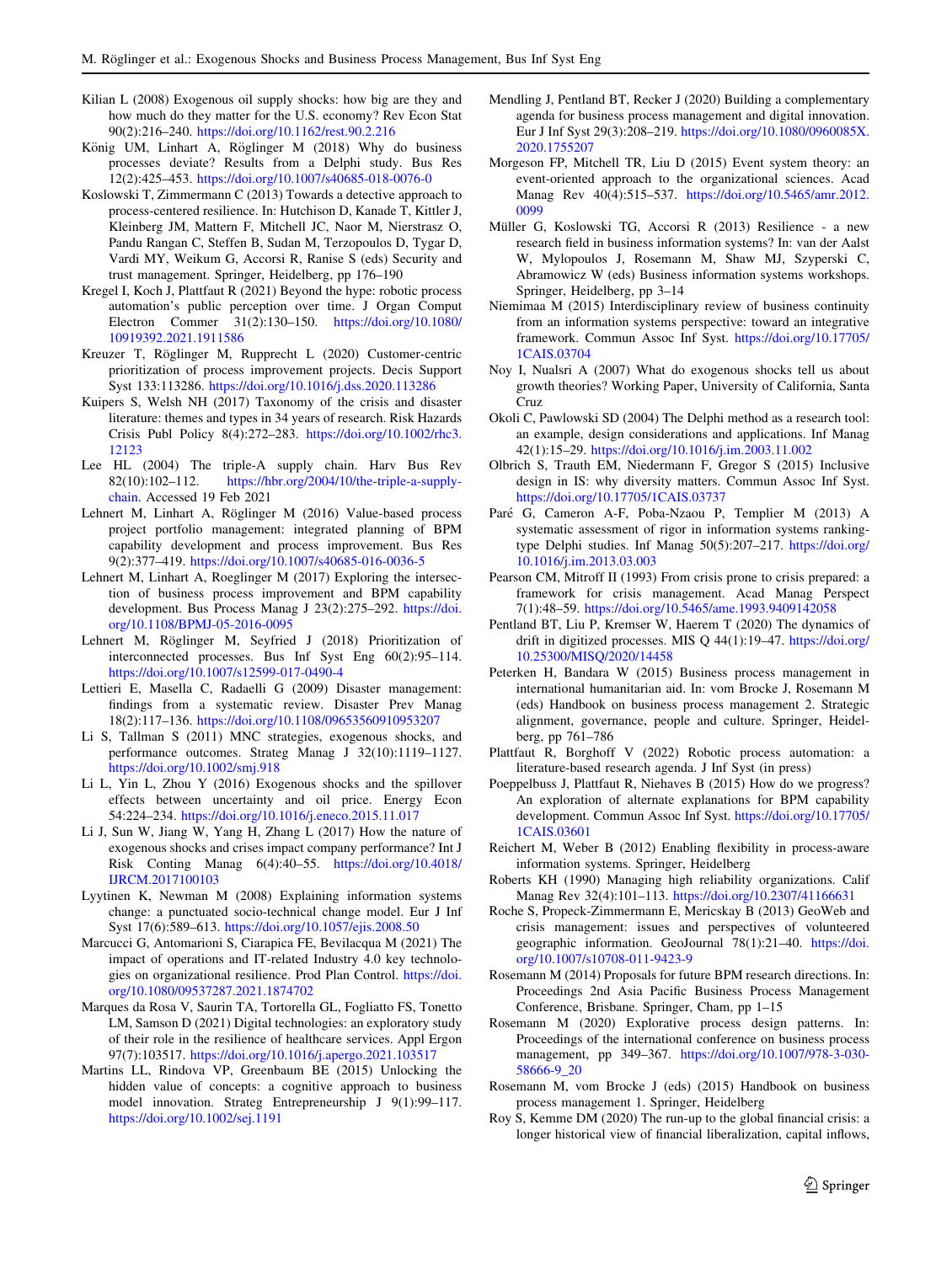<span id="page-17-0"></span>and asset bubbles. Int Rev Financial Anal 69:101377. [https://doi.](https://doi.org/10.1016/j.irfa.2019.101377) [org/10.1016/j.irfa.2019.101377](https://doi.org/10.1016/j.irfa.2019.101377)

- Sakurai M, Murayama Y (2019) Information technologies and disaster management – benefits and issues. Prog Disaster Sci 2:100012. <https://doi.org/10.1016/j.pdisas.2019.100012>
- Salovaara A, Lyytinen K, Penttinen E (2019) High reliability in digital organizing: mindlessness, the frame problem, and digital operations. MIS Q 43(2):555–578. [https://doi.org/10.25300/](https://doi.org/10.25300/MISQ/2019/14577) [MISQ/2019/14577](https://doi.org/10.25300/MISQ/2019/14577)
- Santoro FM, Baiao F, Revoredo K, Tavares Nunes V (2017) Modeling and using context in business process management: a research agenda. ISTE OpenScience. [https://www.openscience.](https://www.openscience.fr/IMG/pdf/mucv1n1a1santoro.pdf) [fr/IMG/pdf/mucv1n1a1santoro.pdf](https://www.openscience.fr/IMG/pdf/mucv1n1a1santoro.pdf)
- Sayegh L, Anthony WP, Perrewé PL (2004) Managerial decisionmaking under crisis: the role of emotion in an intuitive decision process. Hum Resource Manag Rev 14(2):179–199. [https://doi.](https://doi.org/10.1016/j.hrmr.2004.05.002) [org/10.1016/j.hrmr.2004.05.002](https://doi.org/10.1016/j.hrmr.2004.05.002)
- Schmiedel T, vom Brocke J, Recker J (2015) Culture in business process management: how cultural values determine BPM success. In: vom Brocke J, Rosemann M (eds) Handbook on business process management 2. Strategic alignment, governance, people and culture. Springer, Heidelberg, pp 649–663
- Schonenberg H, Mans R, Russell N, Mulyar N, van der Aalst W (2008) Process flexibility: a survey of contemporary approaches. In: Dietz JLG, Albani A, Barjis J (eds) Advances in enterprise engineering I. Proceedings 4th International Workshop CIAO! and 4th International Workshop EOMAS, Montpellier. Springer, Heidelberg, pp 16–30
- Seetharaman P (2020) Business models shifts: impact of Covid-19. Int J Inf Manag 54:102173. [https://doi.org/10.1016/j.ijinfomgt.](https://doi.org/10.1016/j.ijinfomgt.2020.102173) [2020.102173](https://doi.org/10.1016/j.ijinfomgt.2020.102173)
- Shelagowski M (2015) Becoming a learning organization through dynamic business process management. SSRN Electron J 3:45. <https://doi.org/10.2139/ssrn.2578670>
- Shi P (2019) Hazards, disasters, and risks. In: Shi P (ed) Disaster risk science. BNUP; Springer, Beijing, pp 1–48
- Singh S, Kumar R, Panchal R, Tiwari MK (2020) Impact of COVID-19 on logistics systems and disruptions in food supply chain. Int J Prod Res. <https://doi.org/10.1080/00207543.2020.1792000>
- Strauss AL, Corbin JM (1991) Basics of qualitative research: grounded theory procedures and techniques. Sage, Newbury Park
- Sutcliffe KM (2011) High reliability organizations (HROs). Best Pract Res Clin Anaesth 25(2):133–144. [https://doi.org/10.1016/j.](https://doi.org/10.1016/j.bpa.2011.03.001) [bpa.2011.03.001](https://doi.org/10.1016/j.bpa.2011.03.001)
- Syed HA, Schorch M, Hassan SS, Skudelny S, Grinko M, Pipek V (2020) From technology adoption to organizational resilience: a current research perspective, Siegen. [https://doi.org/10.25819/](https://doi.org/10.25819/ubsi/2778) [ubsi/2778](https://doi.org/10.25819/ubsi/2778)
- Taleb NN (2010) The Black Swan: the impact of the highly improbable. Penguin, London
- Tasic J, Amir S, Tan J, Khader M (2020) A multilevel framework to enhance organizational resilience. J Risk Res 23(6):713–738. <https://doi.org/10.1080/13669877.2019.1617340>
- Thiemich C, Puhlmann F (2013) An agile BPM project methodology. In: Daniel F, Wang J, Weber B (eds) Business process management. Springer, Heidelberg, pp 291–306
- Thomas O, Hagen S, Frank U, Recker J, Wessel L, Kammler F, Zarvic N, Timm I (2020) Global crises and the role of BISE. Bus Inf Syst Eng. <https://doi.org/10.1007/s12599-020-00657-w>
- Todd J (2017) From identity politics to identity change: exogenous shocks, constitutional moments and the impact of Brexit on the Island of Ireland. Irish Stud Int Aff 28:57. [https://doi.org/10.](https://doi.org/10.3318/isia.2017.28.15) [3318/isia.2017.28.15](https://doi.org/10.3318/isia.2017.28.15)
- Travadel S (2017) Decision-making in extreme situations following the Fukushima Daiichi accident. In: Ahn J, Guarnieri F, Furuta K

(eds) Resilience: a new paradigm of nuclear safety. From accident mitigation to resilient society facing extreme situations. Springer, Cham, pp 169–183

- Trkman P, McCormack K (2009) Supply chain risk in turbulent environments – a conceptual model for managing supply chain network risk. Int J Prod Econ 119(2):247–258. [https://doi.org/10.](https://doi.org/10.1016/j.ijpe.2009.03.002) [1016/j.ijpe.2009.03.002](https://doi.org/10.1016/j.ijpe.2009.03.002)
- Tsang EW, Zahra SA (2008) Organizational unlearning. Hum Rel 61(10):1435–1462. <https://doi.org/10.1177/0018726708095710>
- van der Aalst WMP (2013) Business process management: a comprehensive survey. ISRN Softw Eng 2013:1–37. [https://](https://doi.org/10.1155/2013/507984) [doi.org/10.1155/2013/507984](https://doi.org/10.1155/2013/507984)
- van der Aalst W, Adriansyah A, Medeiros AKA de, Arcieri F, Baier T, Blickle T, Bose JC, van den Brand P, Brandtjen R, Buijs J, Burattin A, Carmona J, Castellanos M, Claes J, Cook J, Costantini N, Curbera F, Damiani E, Leoni M de, Delias P, van Dongen BF, Dumas M, Dustdar S, Fahland D, Ferreira DR, Gaaloul W, van Geffen F, Goel S, Günther C, Guzzo A, Harmon P, ter Hofstede A, Hoogland J, Ingvaldsen JE, Kato K, Kuhn R, Kumar A, La Rosa M, Maggi F, Malerba D, Mans RS, Manuel A, McCreesh M, Mello P, Mendling J, Montali M, Motahari-Nezhad HR, zur Muehlen M, Munoz-Gama J, Pontieri L, Ribeiro J, Rozinat A, Seguel Pérez H, Seguel Pérez R, Sepúlveda M, Sinur J, Soffer P, Song M, Sperduti A, Stilo G, Stoel C, Swenson K, Talamo M, Tan W, Turner C, Vanthienen J, Varvaressos G, Verbeek E, Verdonk M, Vigo R, Wang J, Weber B, Weidlich M, Weijters T, Wen L, Westergaard M, Wynn M (2012) Process mining manifesto. In: Daniel F, et al (eds) Business process management workshops. BPM 2011 International Workshops, Clermont-Ferrand. Springer, Heidelberg, pp 169–194
- Van Looy A (2020) Capabilities for managing business processes: a measurement instrument. Bus Process Manag J 26(1):287–311. <https://doi.org/10.1108/BPMJ-06-2018-0157>
- Van Looy A, Shafagatova A (2016) Business process performance measurement: a structured literature review of indicators, measures and metrics. Springerplus 5(1):161. [https://doi.org/10.](https://doi.org/10.1186/s40064-016-3498-1) [1186/s40064-016-3498-1](https://doi.org/10.1186/s40064-016-3498-1)
- Van Looy A, Poels G, Snoeck M (2017) Evaluating business process maturity models. J Assoc Inf Syst 18(6):461–486. [https://doi.org/](https://doi.org/10.17705/1jais.00460) [10.17705/1jais.00460](https://doi.org/10.17705/1jais.00460)
- Vogus TJ, Sutcliffe KM (2007) Organizational resilience: towards a theory and research agenda. IEEE international conference on systems, man and cybernetics. IEEE, Piscataway, pp 3418–3422
- vom Brocke J, Rosemann M (eds) (2015) Handbook on business process management 1. Springer, Heidelberg
- vom Brocke J, Mendling J (2018) Business process management cases: digital innovation and business transformation in practice. Springer, Cham
- vom Brocke J, Zelt S, Schmiedel T (2015) On the role of context in business process management. Int J Inf Manag 36(3):486–495. <https://doi.org/10.1016/j.ijinfomgt.2015.10.002>
- vom Brocke J, Baier M-S, Schmiedel T, Stelzl K, Röglinger M, Wehking C (2021a) Context-aware business process management. Bus Inf Syst Eng 47(4):244. [https://doi.org/10.1007/](https://doi.org/10.1007/s12599-021-00685-0) [s12599-021-00685-0](https://doi.org/10.1007/s12599-021-00685-0)
- vom Brocke J, van der Aalst WMP, Grisold T, Kremser W, Mendling J, Pentland B, Recker J, Roeglinger M, Rosemann M, Weber B (2021b) Process science: the interdisciplinary study of continuous change. SSRN Electron J. <https://doi.org/10.2139/ssrn.3916817>
- Vuori TO, Huy QN (2016) Distributed attention and shared emotions in the innovation process. Admin Sci Q 61(1):9–51. [https://doi.](https://doi.org/10.1177/0001839215606951) [org/10.1177/0001839215606951](https://doi.org/10.1177/0001839215606951)
- Wakiyama T, Zusman E, Monogan JE (2014) Can a low-carbonenergy transition be sustained in post-Fukushima Japan? Assessing the varying impacts of exogenous shocks. Energy Policy 73:654–666. <https://doi.org/10.1016/j.enpol.2014.06.017>